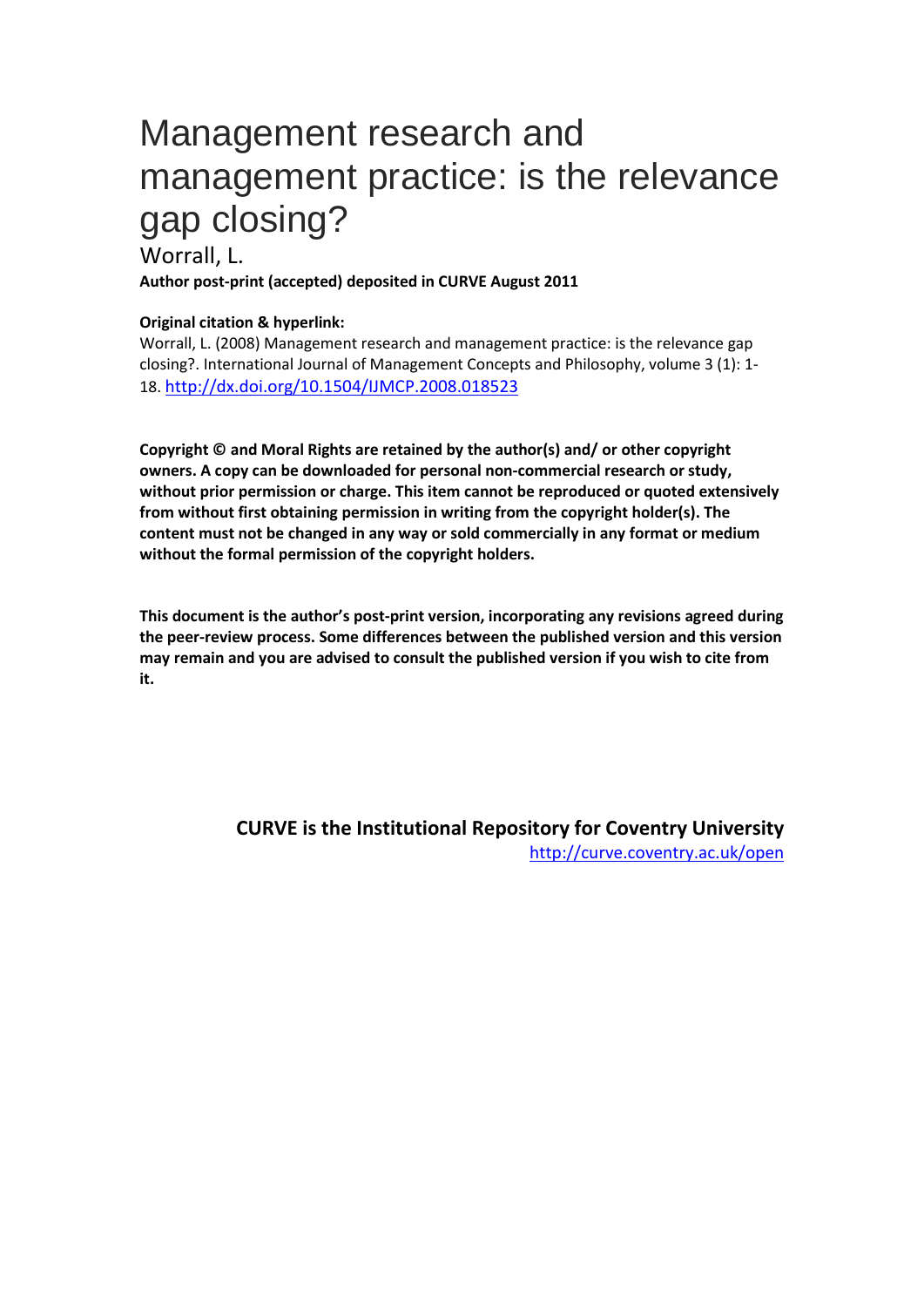# **MANAGEMENT RESEARCH AND MANAGEMENT PRACTICE: IS THE RELEVANCE GAP CLOSING?**

# **Les Worrall<sup>1</sup>**

#### **ABSTRACT**

Over the last decade, there has been much academic debate in management research circles bemoaning the fact that management practitioners are not using the management research being produced in UK universities. These debates have focused on the research rigour and relevance debate and on the need for new forms of social organisation for the production of management knowledge encapsulating concerns about the structure of business schools, the nature of management education and the conduct of research. Yet, despite this debate and the clamour for increased relevance, the amount of funding that UK business schools are attracting directly from business is continuing to decline. The purpose of this paper is to stimulate debate on these issues.

#### **BIOGRAPHICAL NOTE**

As an academic researcher, I have always attempted to keep my feet (well, at least one foot) in the world of management practice and have had careers in both the world of professional practice and the world of academia. I was educated in the world's first graduate school of planning (the Department of Civic Design at the University of Liverpool): the department was founded in 1909 with substantial funding from the Lever family to educate practitioners in the then newly emerging profession of planning. My education to masters level incorporated both the theoretical underpinnings of my field of study and aspects of planning practice: I feel that I was educated to think and to do. My education to doctoral level also spanned the academic/practitioner divide as my doctoral thesis focused on the design of strategic information systems to support public policy development and the management of urban change.

#### **INTRODUCTION**

-

In the recent past there has been a growing appreciation in the business strategy literature, typified by Nonaka and Takeuchi (1995), that knowledge is an essential, non-imitable element of a firm's competitive strategy. Government policy in the UK has increasingly focused on 'knowledge transfer' from universities to businesses as a policy goal with, for example, the former Teaching Company Schemes being relabelled Knowledge Transfer Partnerships and universities in the UK being increasingly exhorted to develop more effective partnership relationships with businesses to capitalise on, exploit and transfer

<sup>1</sup>Professor Les Worrall is Associate Dean (Research) at the Management Research Centre, University of Wolverhampton Business School, Telford Campus, Telford, TF2 9NT. His email address is: l.worrall@wlv.ac.uk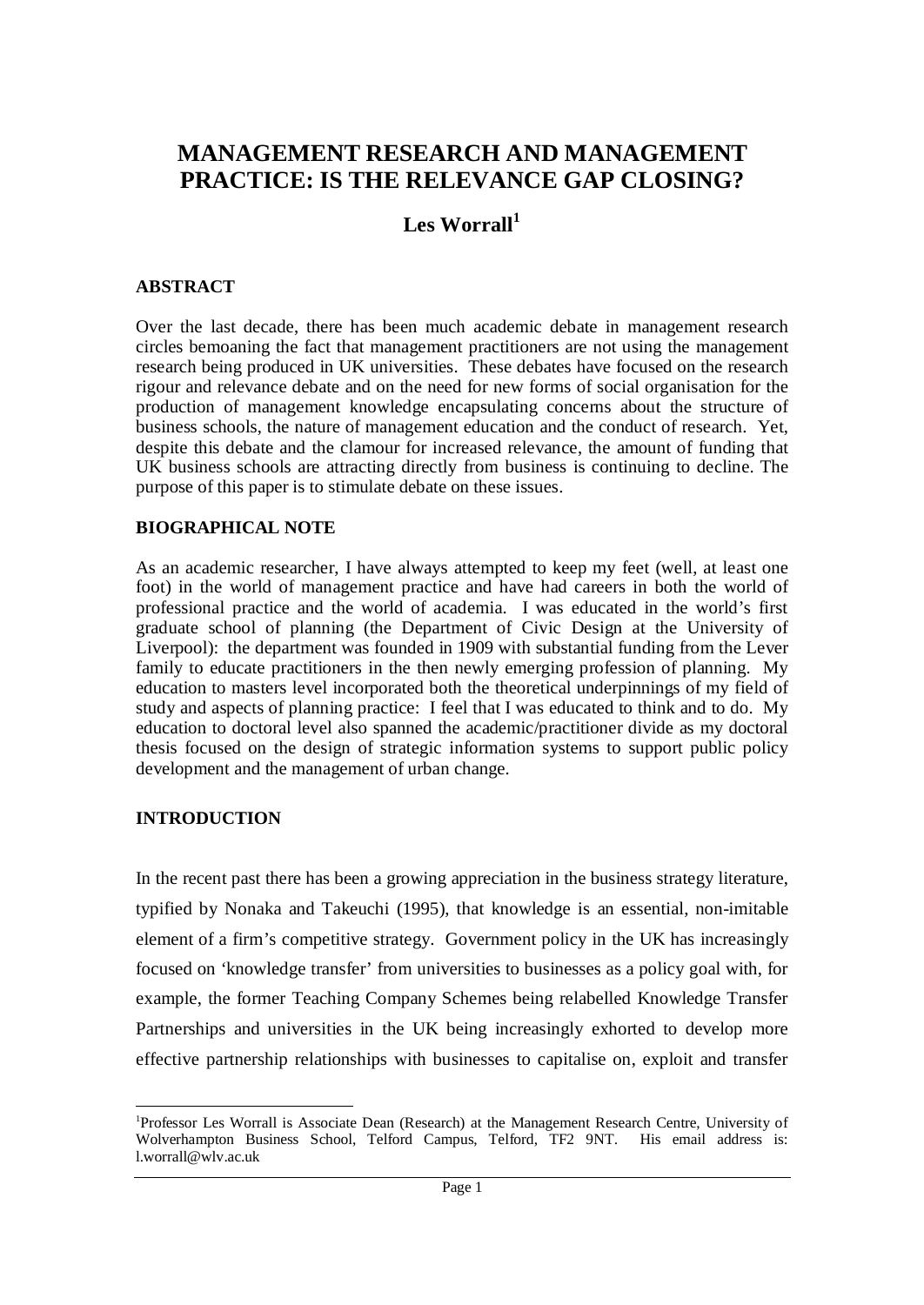the knowledge being created in universities in order to enhance the competitiveness and productivity of UK business. While these initiatives are focused much wider than the transfer of management knowledge, and often focus on transferring and then exploiting technology to return revenue back into an under-funded higher education system, one might expect that the adoption of the outputs of the management research being carried out in business schools should lead to the improvement of the competitive position of the UK and improve the productivity of UK businesses assuming, of course, that universityproduced research outputs are relevant, applicable and capable of being implemented.

Despite this hope, experience would lead us to feel that this transfer of management knowledge is not taking place. Indeed, there is ample evidence to suggest that management research has had, and continues to have, little effect on management practice (see Ford et al, 2005; Brannick and Coghlan, 2006; Keleman and Bansal, 2002; Tranfield and Starkey, 1998; and, Starkey and Madan, 2001). These concerns are far from new and there a references going back to the early 1980s expressing concerns that management research had had 'little effect on the life of organizations' and that more effort needed to be applied to achieving 'greater utilization of organizational research' (Beyer, 1982, p. 588 cited in Vermeulen, 2005, p. 978). Ghoshal (2005) even went as far as to suggest that bad management theories were actually destroying good management practices. Management research, as currently enacted, seems to have a considerable 'utilisation problem' and a low level of 'face validity' among practitioners. As Rynes et al (2001, p.340) argue, executives rarely turn to academics or their research findings to solve problems and academics rarely turn to practitioners when they are trying to frame research questions or 'for insight when interpreting their results'. Despite these concerns, Rynes et al (2001, p.342) also identify a paucity of empirical research on why the gap has been created and is being sustained.

The purpose of this paper is to assemble some thoughts about management research and, in particular, to explore the 'relevance gap' by examining the impact of academic management research on management practice; to discuss the nature of management research; and, to discuss how changes in UK universities may be affecting management research; to review the recent debate about the modes by which management knowledge is produced. The paper concludes with a short discussion about of some of the structural issues that seem to be perpetuating the academe-practice gap.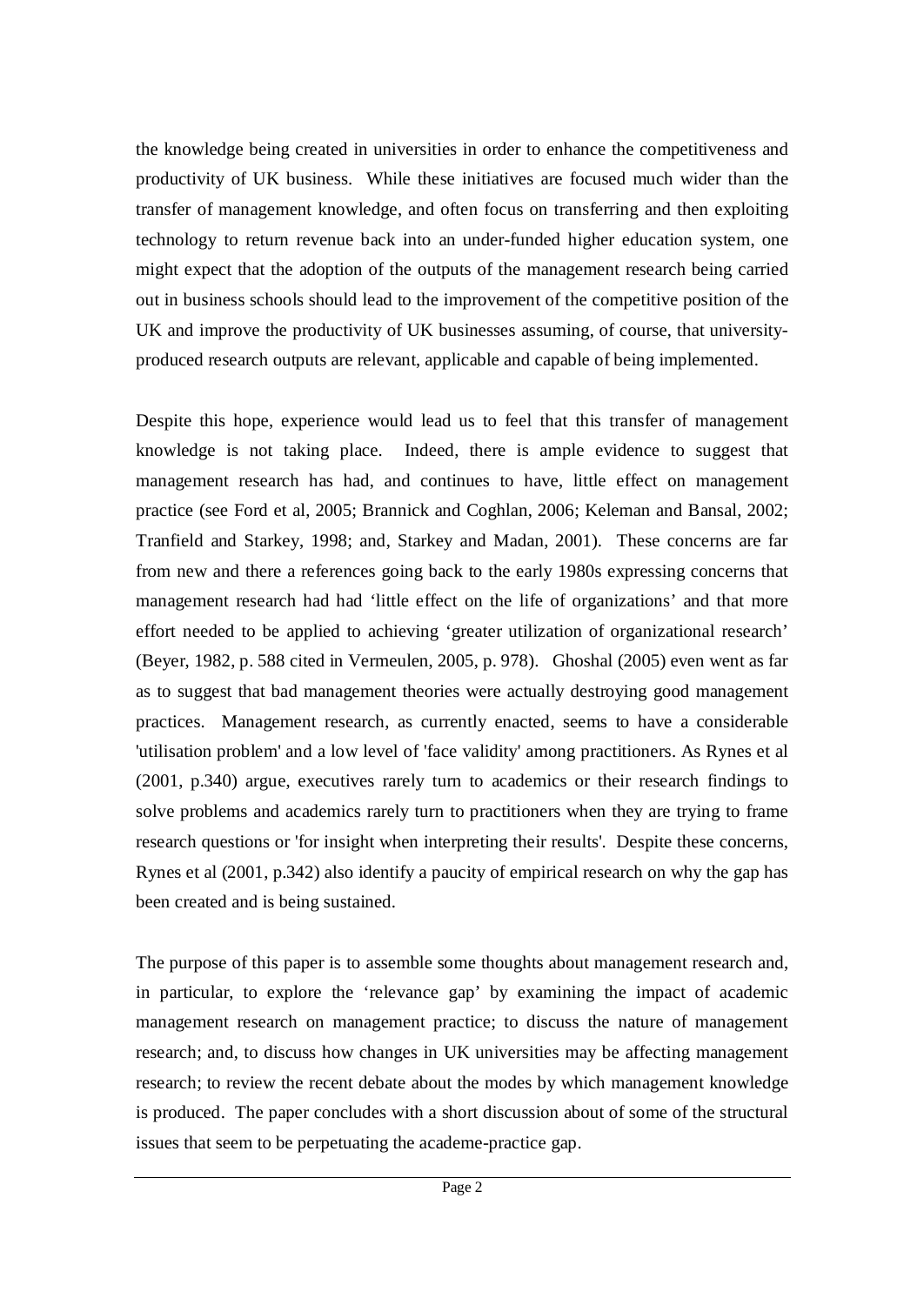#### **THE IMPACT OF MANAGEMENT RESEARCH ON PRACTICE**

It is incontrovertible that management research had had much less impact on management and organisations than the array of fads, half truths, self-laudatory accounts of business leaders and plausible sophistry that can be found in the bookshops of airports all around the world. While fads have the ability to pervade the world of management practitioners, more traditional management research does not. Some might argue that some of the fads that have been adopted have an academic parentage (for example, the business process re-engineering movement, followed by re-engineering the corporation and, finally, re-engineering management (Champy, 1995) have some academic provenance) but this commodified research has, I argue, be transformed by the process of commodification into a form of plausible sophistry that is too easily ingested by a cadre of managers who lack the critical skills effectively to evaluate either the validity of the claims the research makes or the potential organisational damage that populist material of this type can bring about. Unfortunately, on the re-engineering theme, the popular and business press has several examples of firms re-engineering themselves completely out of existence. Too many managers seem to think that 'if it worked there, then it will work here' not being able to see the context-dependence of much of this research. The point remains: fads have a much greater mimetic capacity than more robust forms of academic research. This view is reinforced by Van Aken (2004, p.220) who concluded that 'management fads, scorned by academics' seem to have had much more impact on management actions than the output of mainstream academic researchers. Others, using Pettigrew's rigour-relevance concerns (Pettigrew, 2001) have argued that academics have been more concerned with clearing the rigour hurdle than they have the relevance hurdle (van Aken, 2004, p. 223; van Aken, 2005, p. 19) mainly because academic career paths are structured to place more value on rigour than on relevance. Some might even argue that some management researchers have no intention of even trying to clear the relevance hurdle as they regard the world of practice with some disdain.

My own concerns about these issues have become more pronounced recently following my involvement with the Association of Business School's (ABS) Research Committee and the British Academy of Management (BAM). Information presented to the ABS research committee using Higher Education Statistics Agency (HESA) data has shown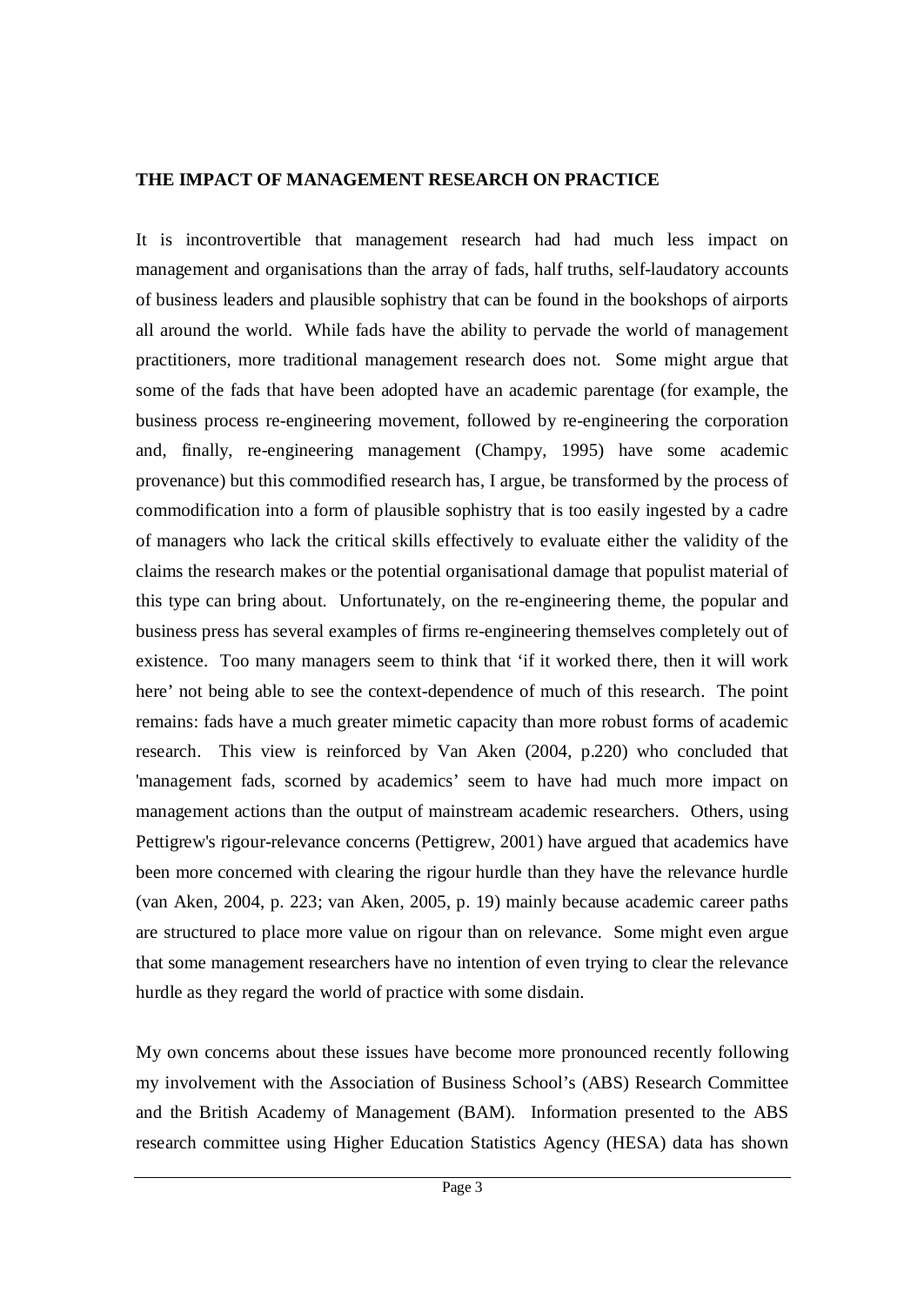that the amount of funding coming into UK management research from UK private sector organisations has declined since 1995/6 and has still continued to decline in recent years despite the relevance gap receiving significant attention by academic management researchers since the late 1990s. If one examines the decline in '1995/6 pounds' then the decline is even more severe (the data are shown in Appendix 1). If management researchers were closing the 'relevance gap' with managers in the private sector then surely the private sector would see academic research as something from which they could generate competitive advantage and the economics of self-interest would take over. Clearly, there is either a very limited market for management research as it is currently visualised by the private sector or the market is failing for some, as yet, unclear and unspecified reason. The two other sources of funding (the public sector and the Office of Science and Technology – the OST) shown in Appendix 1 have shown radically different trends from that of the private sector particularly since 2002-3. For the OST, the break of trend at 2002-3 is related to the significant funding from the Economic and Social Research Council (ESRC) for management research in the form of the Advanced Institute of Management (AIM). The increase from the UK public sector is more difficult to explain: though some suggestions are made later on in this paper. The fact that there is a GBP10billion market for consultancy in the UK (source: Wensley, 2007) somewhat destroys the myth that there is no market for management knowledge (or what passes for management knowledge). In 2004/5, the amount of funding from the business sector to UK university-based management researchers amounted to less than 0.1% of consultancy industry turnover (source: Wensley, 2007).

Why should this be so? At the ABS research conference in March 2007, Robin Wensley, Director of the Advanced Institute of Management, raised several concerns about 'management research' (Wensley, 2007). He cited evidence drawn from within the ESRC that showed that management research had the lowest success rate of any discipline in bidding for 'response mode' research funding and a higher proportion of research bids that were rated as 'problematic'. As an occasional reviewer for the ESRC, I can concur with this assertion having found management research proposals often to be somewhat under-theorised with indifferently developed methodologies. Wensley also cited evidence from the 2001 Research Assessment Exercise to reveal that while 3% of economists were in the two lowest research rated categories, this increased to 20% in management and business. He cited evidence going back to the mid-1960s indicating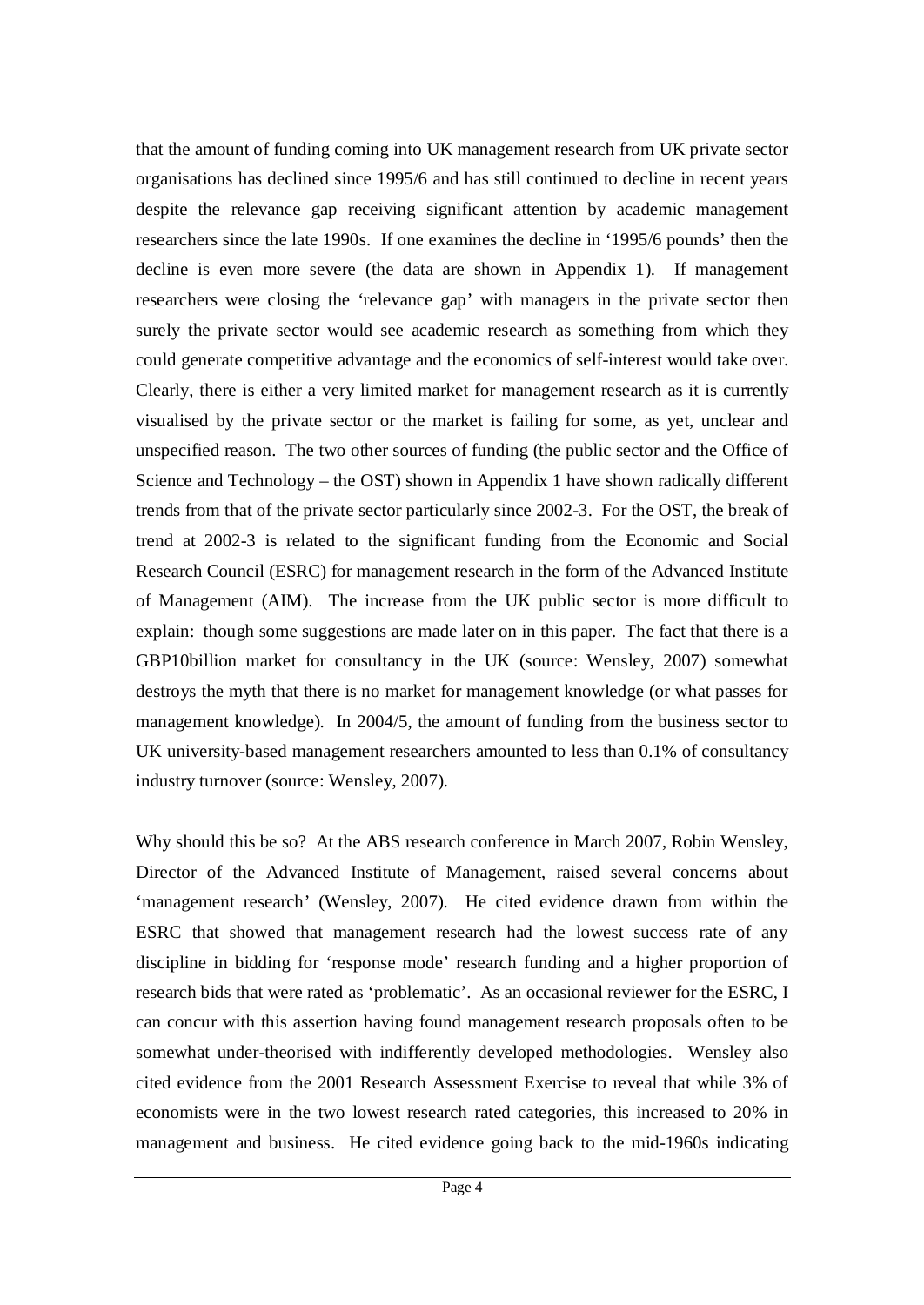that the funding councils of the time saw management research as having 'particular difficulties' though it was not entirely clear what these particular difficulties were.

Perhaps the reason why the UK business sector does not fund more management research is because management research is perceived by them not to be very good? Is it because academic management researchers and management practitioners have different and perhaps even incommensurable frames of reference (see Rynes et al, 2001, p.341) in respect to what constitutes management knowledge in general and operationalisable management knowledge in particular? It may be that academics value the academic reputation system and value their desire to make progress within it as more important than producing research that resonates more strongly with the practitioner reputation system. It may be that the market is not failing: it may be that academic management researchers are just not responding to an unambiguous market signal from one of its stakeholders (especially management practitioners in the private sector) perhaps because they put other stakeholders' interests or their own self-interest ahead of management practitioners. It may be that private sector management practitioners in particular do not see the value of more academic, theory-driven research because of the way that they have been socialised by the management education processes they have been through. Perhaps MBAs that emphasise the 'how to' over the 'why so', war stories over theory and 'doing over thinking' are to blame? Perhaps MBAs and deliverers on MBA programmes that are detached from research are perpetuating a vicious circle?

Interestingly, while recent evidence suggests (Worrall and Cooper, 1999) that the proportion of managers with an MBA was about the same in both the public and private sectors (11%), managers in the public sector were twice as likely to have masters degrees or doctorates from other disciplines (24%) than were managers in the private sector (12%). Does this mean that managers in the private sector (who generally have higher levels of certificated education than managers in the private sector) might be more receptive to 'academic research' than managers in the private sector? On the other hand, Weick (2001) argues that the relevance gap is 'as much a product of practitioners wedded to gurus and fads as it is of academics wedded to abstractions and fundamentals (p. s71). But why are they wedded to populist gurus? Other critical management scholars in discussing the relationship between the producers and consumer of management knowledge have raised questions about the portability of academically-produced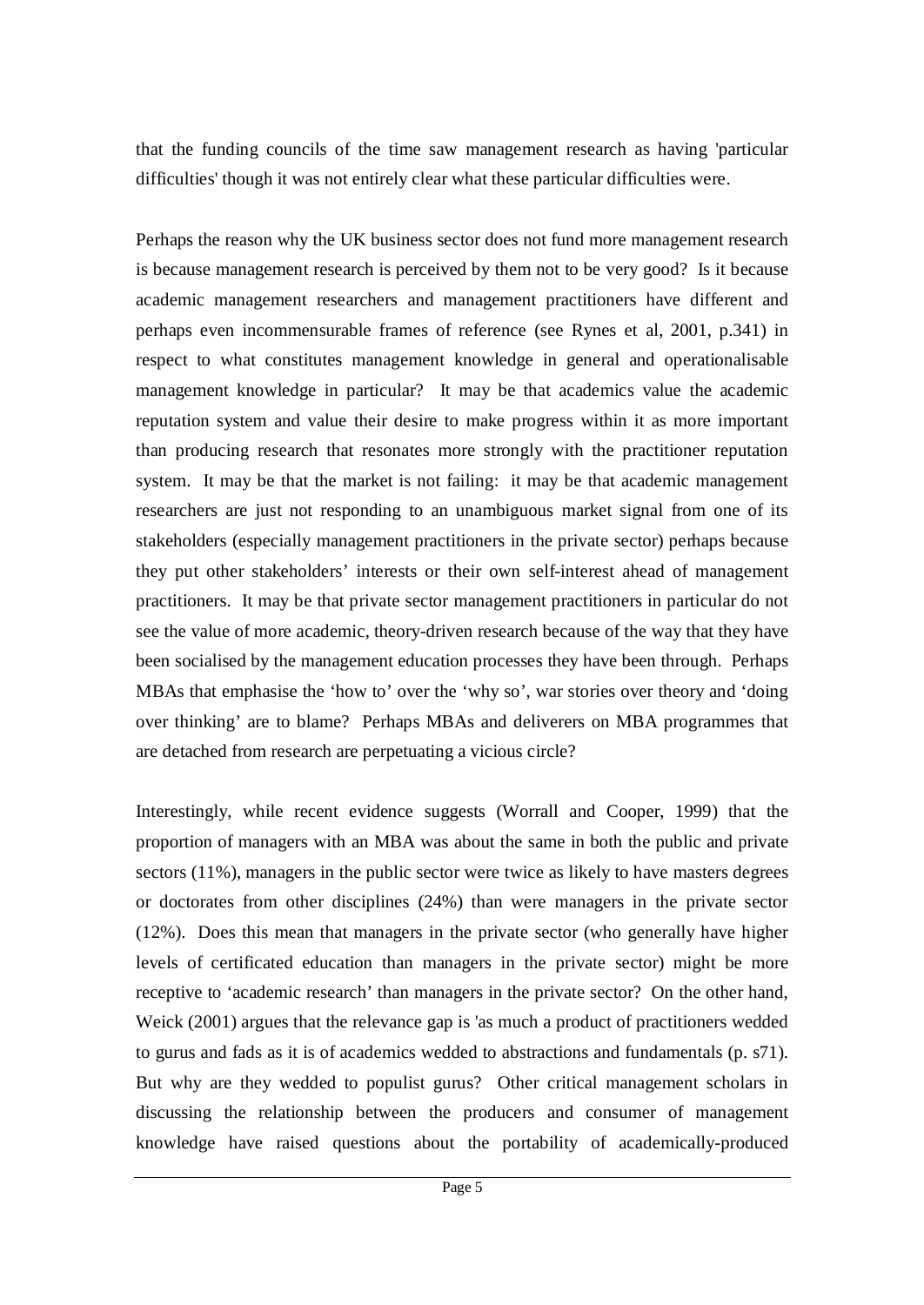management knowledge into practice implying that practitioners are often only receptive to knowledge that reaffirms or reinforces their existing beliefs (Carter and Jackson, 2004). Whatever the cause, or causes, of the relevance gap or the portability/receptivity gap there seems to be clear evidence that the gap between academic management researchers and management practitioners is widening and not narrowing (Hodgkinson et al, 2001) and that this may be particularly problematic in the UK when the quality of management is often characterised as not particularly inspired given the productivity differentials that exist between UK businesses and their mainland European counterparts.

There is ample evidence to suggest that these gaps are wide and are widening further but little good research to explain why these gaps exist and what can be done to close them: it is clear that we need more relevant, rigorous and operationalisable research here. Essentially what is needed is a body of theory that will enable us to explain *why* these gaps exist and have persisted and a body of theory that will help us to identify *how* to close these gaps. As I shall argue later, pragmatic management research needs to integrate both the 'why' (theories to develop understanding) and the 'how' (theories of action to guide effective implementation). Arguably, in many cases academics have focused on the why much more than they have focused on the how. While academics tend to value why over how, practitioners tend to value how over why: in many cases practitioners do not care why but they do need to know how!

# **IS THERE SOMETHING PECULIAR ABOUT MANAGEMENT RESEARCH?**

During my involvement with organisations like the British Academy of Management (BAM) and the Association of Business Schools (ABS) since the early 1990s I have heard many presentations about the relevance gap, about developing more effective relationships with management practitioners and about academia contributing more towards enhancing the competitiveness of the UK economy. In this vein, it is interesting to read Donald Hambrick's 1993 presidential address to the American Academy: he likened management research to George Bailey, the central character in Frank Capra's film 'It's a Wonderful Life'. In the film, George is about to commit suicide when an angel (Clarence) takes him back to see the void that there would have been if George had never existed. As Hambrick disparagingly concluded, after applying the same test to management research, 'we will find out that things might have worked out very well without us' (1994, p.11). So why has management research failed to make an impact on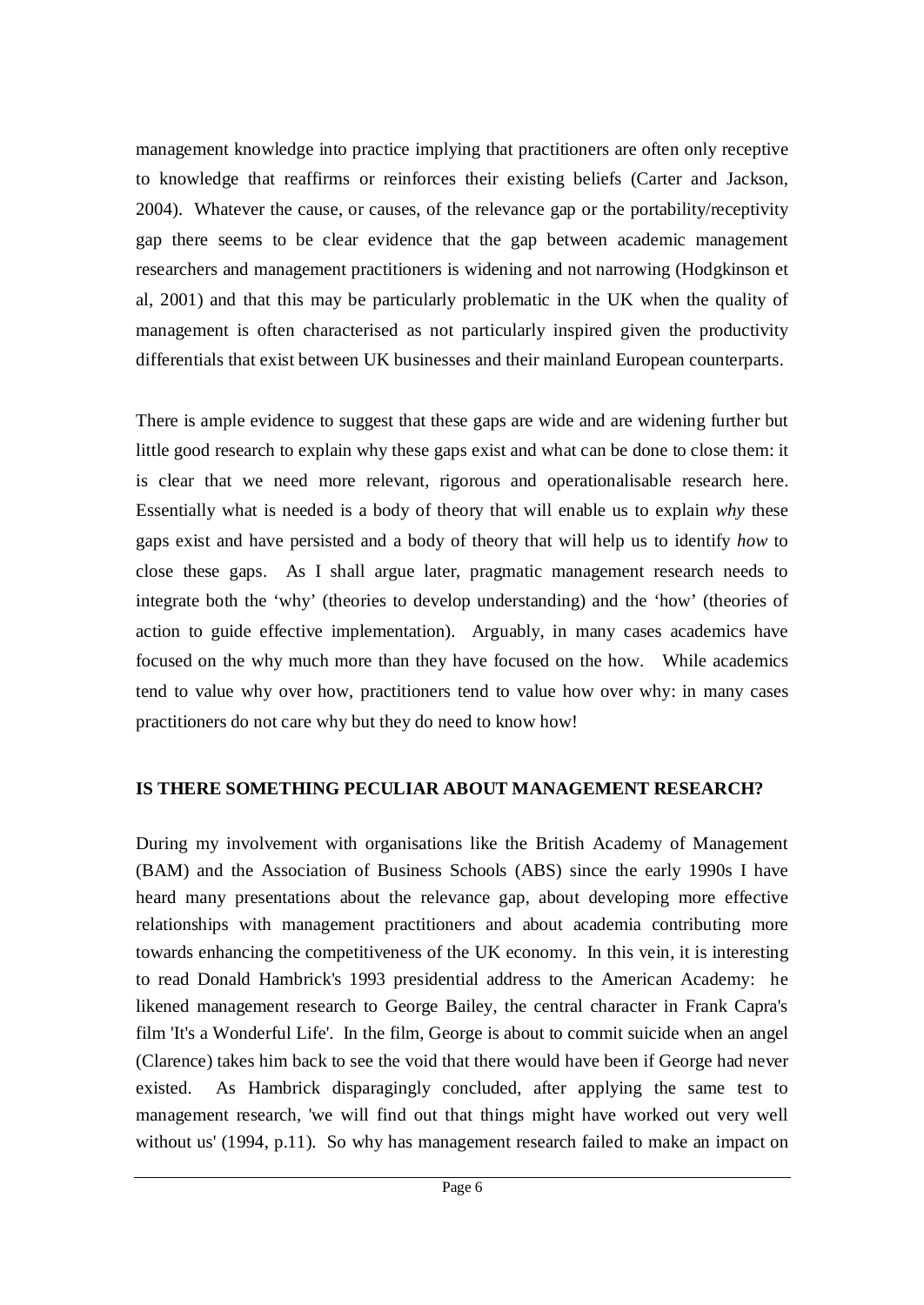the world of practice despite the research outcomes it produces and the huge number of students who now take business and management at undergraduate level and the large number of MBAs who have passed through our collective portals?

My questions are: is there any such thing as 'management research' over and above research in the disciplinary domains that underpin management and is there a coherent body of management research literature? A review of the 2001 RAE (Geary, et al., 2004) revealed that around 1,580 different journals were cited within the business and management unit of assessment ranging from the mainstream to the downright obscure. Bessant et al (2003, p. 62) concluded that in the 2001 RAE, the business and management 'Unit of Assessment' (UOA) covered a wider range of disciplines than any other UOA. It is very clear that management research is an umbrella term that has within it disciplines such as economics, sociology, psychology, and, 'management sciences'; which embraces subject domains such as marketing, strategy, accounting and finance, human resource management, and, information management; and has embraced a wide range of methodological stances ranging from econometrics, through action research to critical ethnography. It is clear that management is a highly differentiated field which Tranfield and Starkey (1998) label as 'heterogeneous and fragmented' and a field that 'operates no single agreed ontological or epistemological paradigm' (p. 345). Pettigrew (2001, p. s63) does not see management as a discipline but as 'a confluence of different fields of enquiry'. Perhaps this is one of our more fundamental problems: as Armand Hatchuel (2001, p.s34) has argued, within a renewed model of management research, there is a need for a clearer 'scientific identity' for management research 'differentiating it from social and economic studies'. This also resonates with van Aken's (2004, 2005) view of management as a 'design science'.

These problems are also confounded by other distinctions: first, it is important to distinguish between business and management research and research that is conducted within business schools; and, second, it is important to distinguish between research about management and research for management. There are many questions about the social organisation and location of research in universities: over the recent past, it is undeniable that universities have become more 'managerial' and issues of structure and about the changing location of power have become more predominant (Bryson, 2004) in an increasingly hard financial climate. Increasingly, economics departments, industrial sociology departments, organisational psychology groups within larger psychology departments and many other disciplinary-based and relatively small-scale academic units have (often forcibly and with resistance) been relocated within business schools – 'the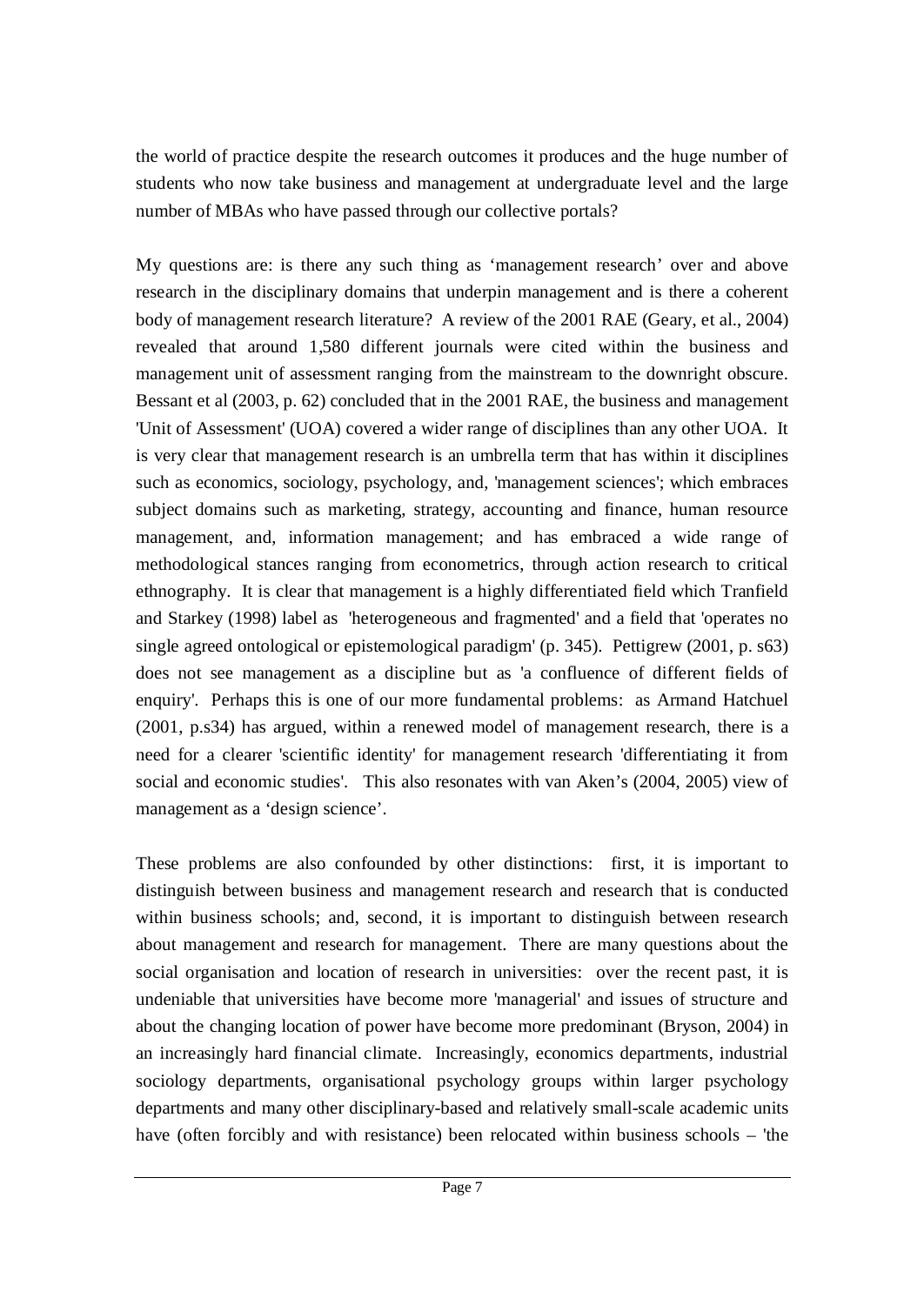cash cow' of the UK university system (Starkey et al, 2004, p.1521).

While the creation of an environment where multi-disciplinary and trans-disciplinary can take place is not necessarily a bad thing, these coalitions and alliances seem to develop more effectively 'bottom up' and organically rather than from units grudgingly being colocated spatially but not spiritually as an outcome of a top down management review usually designed to reduced costs or to make the organisational chart look tidy. Additionally, there has been a clear shift in the locus of power in many UK universities (especially the former polytechnics) away from more collegial forms of governance structure where power is more diffuse and distributed to more managerial forms which are more hierarchical and where power is more concentrated within a cadre of elite academic managers most of whom have jettisoned their publishing/research careers in their quest to acquire status. These shifts have done much to reshape the milieu in which management (and other) research takes place particularly when they have been coupled with initiatives designed to increase what is known in the UK as 3<sup>rd</sup> Stream Funding. Third Stream Funding is that which is derived directly from business especially from the exploitation of knowledge generated from within the University and in partnership with external businesses: it is often seen as a way of topping up university finances given the continuing erosion of teaching and research funding.

Universities have been put under increased pressure to generate this form of funding as teaching and research funding has come under considerable pressure in the UK as government funding for teaching in particular has failed to keep place with inflation, student numbers have increased and the number of teaching staff has failed to keep pace with the increased number of students. These trends have led to an intensification of academic work with, in many cases, increased teaching loads reducing the ability of academics to undertake research either at all or at the highest level of quality. Bessant et al (2003) in their review of the 2001 RAE noted that there are huge tensions in universities between teaching, research and practical experience and concluded that 'nowhere in the higher education sector is this tension more evident than in business and management' (p.64). It is somewhat paradoxical that as universities have been put under pressure to generate more funding directly from business, the amount of funding that business schools are attracting from businesses has actually declined both absolutely and relative to other sources of funding. Clearly, institutional factors such as these have a major effect on some academic's capacity to do research.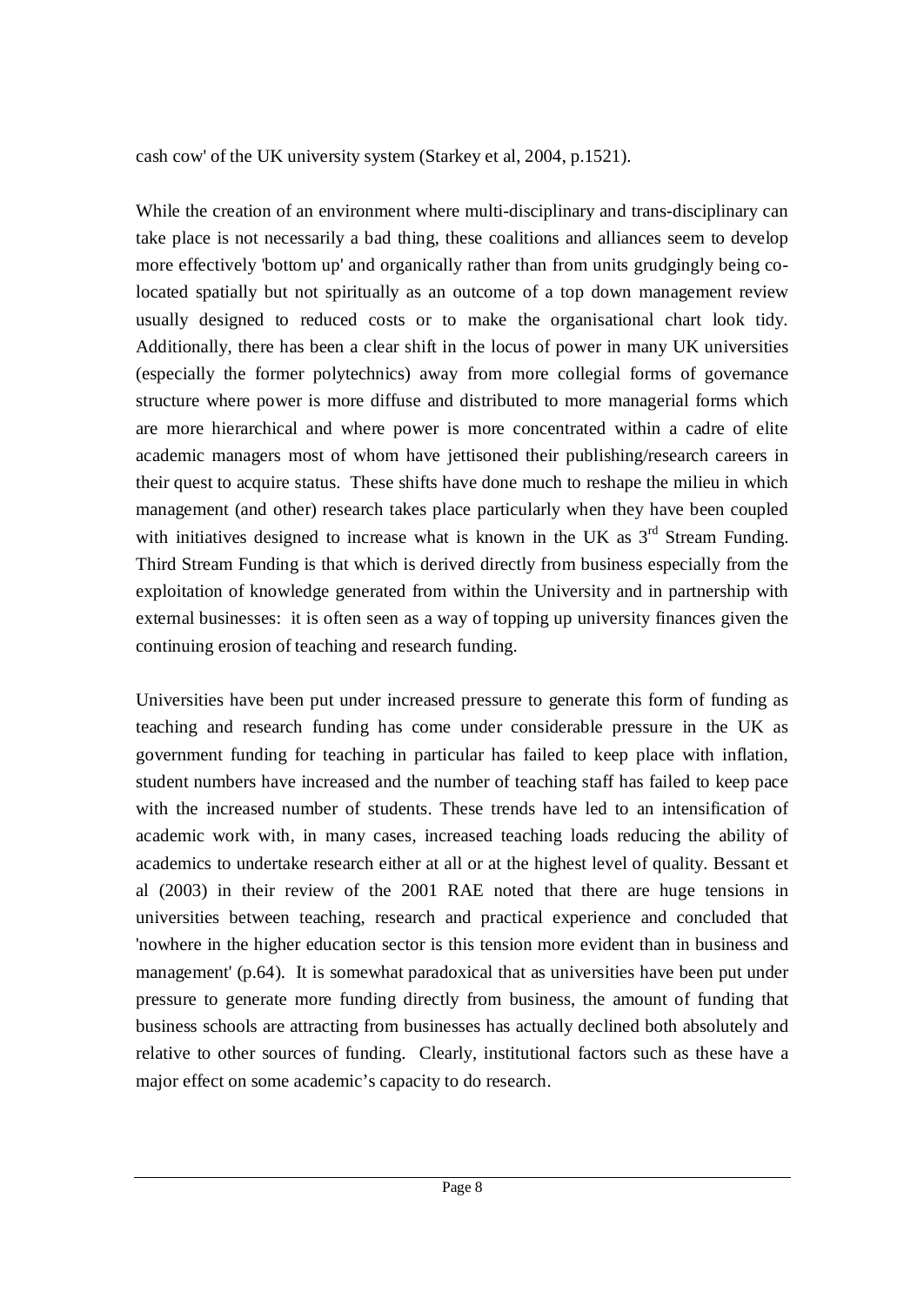### **RESEARCH ABOUT MANAGEMENT OR RESEARCH FOR MANAGEMENT?**

A second area of debate is the difference between research about management and research for management. While some academics might value the contribution their research could or does make to management practice, there is also a clear core of management researchers, particularly those of a more critical persuasion, who are more concerned to deconstruct and critique management than to support it. A strong theme in much critical management research is to focus on the victims of management and their emancipation. It is hard to see how many practitioners would engage with the research of the overwhelming majority of critical management researchers some of which is linguistically and conceptually impenetrable and some of which, to quote Martin Parker (2002), is 'against management'. Whether some managers would actually benefit from reflexively deconstructing what they are doing and what their value systems actually are and are leading them towards is, however, another point entirely.

A recent paper by van Aken (2004, p.219) begins with the premise that there are 'serious doubts about the actual relevance of present-day management research as developed by the academic community'. He argues that management research needs to adopt the paradigm of the 'design sciences' which are built on field-tested, technological rules. However, he is concerned that much theoretical work is 'too reductionistic and hence too broad or too trivial to be of much practical relevance'  $(p. 221)$  – hence the utilisation problem. Van Aken then contrasts management with other applied fields such as medicine and engineering in which the integration of theoretical research within practice is, he asserts, much better developed. He argues that in medicine there is a distinction between the theoretically-grounded knowledge production process designed to improve our understanding and the development of theories focused on problem-solving which engender the transfer, adoption and implementation of that knowledge into medical practice. While there is a distinction between laboratory-based science and clinical practice this should not be taken to imply that these are distinct and non-interacting as there distinct advantages to be gained between the joint working of both groups and the co-production of knowledge between groups as clinicians provide evidence of the effect of interventions back to the laboratory based groups which, in turn, might enrich existing theory or identify new paths for investigation or identify new problems or 'reframe' old problems. This pattern of organisation does not exist in the management research domain in the UK though there are examples of this form of social organisation of management research in Sweden and France (Hatchuel, 2001; Starkey and Madan, 2001).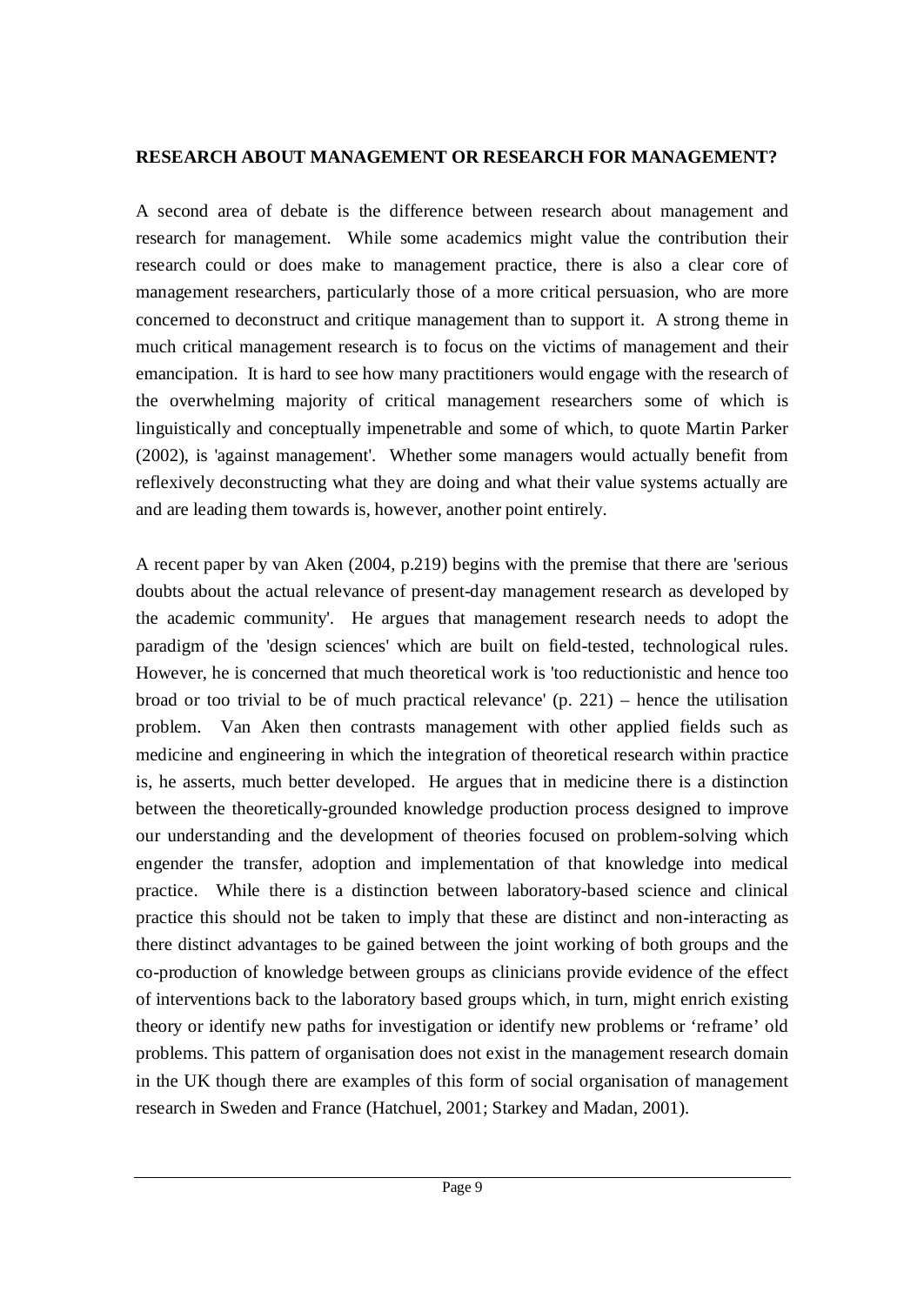Increasingly, in the field of medicine, cross, multi or transdisciplinary groups are being created – perhaps focused on specialisms such as oncology - which erode professional and disciplinary boundaries and create a more co-operative mode of knowledge production that fuses together those who 'do the laboratory science' with both clinical practitioners and social policy professionals facilitating the flow of feedback, learning and reflexivity. This is the embodiment of Mode 2 knowledge production as outlined in Gibbons et al (1994) and discussed in Tranfield and Starkey, (1998) and by Eden and Huxham (1996) in their work on action research where it is seen as imperative that research and situated learning are embedded with action or change processes. Mode 1 research is defined as the 'traditional mode' of knowledge production in which knowledge is produced often from a single disciplinary perspective and with little emphasis on its adoption and deployment. Huff (2000, p. 288) characterised Mode 1 'discipline based, university centred, and dominated by highly trained individuals'; it is 'primarily cognitive, carefully validated by peer review, and applied later, by others, if it is applied at'. Some of the distinctions between Mode 1 and Mode 2 research are shown in Table 1 which has been adapted from Keleman and Bonsal (2002) and augmented with material drawn from Gibbons et al (1994), MacLean et al (2002) and Huff (2000).

Van Aken (2004) argues that 'the relevance problem of academic management research can be mitigated if description-driven research, resulting in what may be called Organization Theory, is complemented by prescription-driven research, resulting in what may be called Management Theory' (p. 235). This reflects Tranfield and Starkey's (1998) assertion that management research is not only about 'knowing what' but also about 'knowing how' (p. 346). Interestingly, Beer (2001, p.59) argues that a key factor that prevents the development of usable knowledge is that a 'split' exists between those who develop 'substantive management theory and those who practice and study how knowledge can be implemented and organizations changed'. Van Aken's distinction between substantive theories and theories of action is clearly important and a challenge that few management researchers seem to have effectively addressed. Exceptions to this criticism are provided by Hatchuel (2001) who defines a model of 'intervention-research' based on a negotiated partnership arrangement between researchers and the host organisation. Here problems are historically and contextually embedded in an organisational setting but the prime aim of the researcher is to locate these problems within a more academically grounded context. In the French and Swedish organisations he describes, a research capability is developed in these organisations as a direct result of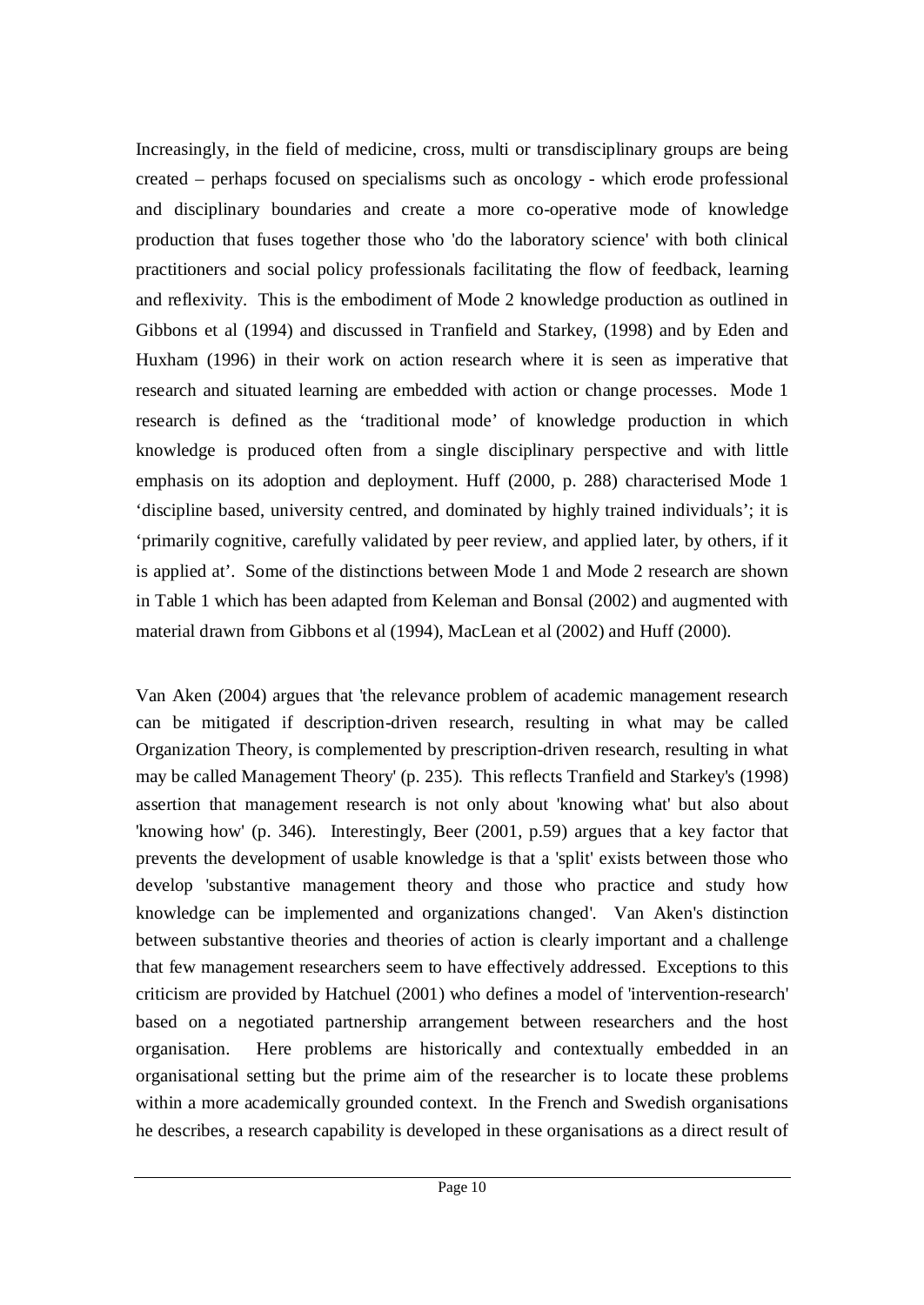their structured engagement with academic researchers. He argues (p.s38) that significant cultural change occurs in host organisations which means that 'managerial choices, endeavours and evaluations can be progressively designed with increased scientific awareness' and that 'there is no better method to reduce misleading mimetic behaviour, blind compliance to gurus or fashion in management practice'. Modes of working of this type do not seem to exist in the UK: perhaps they should.

| Aspect                             | Mode 1                                                                                                                                                            | Mode 2                                                                                                                                                  |  |
|------------------------------------|-------------------------------------------------------------------------------------------------------------------------------------------------------------------|---------------------------------------------------------------------------------------------------------------------------------------------------------|--|
| <b>Research boundaries</b>         | Single discipline, impermeable                                                                                                                                    | Transdisciplinary, permeable                                                                                                                            |  |
| <b>Stakeolders and</b><br>audience | Academics often within a prescribed<br>discipline and often a much smaller<br>sub-field of 'experts'                                                              | Academics and practitioners                                                                                                                             |  |
| Aim                                | Production of new knowledge, theory<br>building, adding to the base of<br>disciplinary knowledge, replicability,<br>validity<br>Production of enduring knowledge  | To gain insights that are useful and<br>usable to practitioners and society at<br>large<br>Production of solutions<br>Production of transient knowledge |  |
| <b>Outcome</b>                     | Basic and applied research                                                                                                                                        | Applied and applicable research                                                                                                                         |  |
| Organisation                       | Often individualist<br>Research agenda set autonomously<br>Hierarchic                                                                                             | Team based<br>Externally defined research agenda<br>Heterarchic, networked                                                                              |  |
| <b>Dissemination</b>               | Peer reviewed journals controlled by<br>other academics, well defined and<br>institutionalised channels, single and<br>limited public                             | Transfer into practice, practitioner-<br>oriented journals, dissemination often<br>through professional bodies, multiple<br>publics                     |  |
| <b>Usage</b>                       | Production precedes consumption<br>May never be used to support practice consumption: knowledge production<br>Potential use does not influence<br>research design | Simultaneous production and<br>and diffusion are interlinked and may<br>be multi-modal                                                                  |  |
| <b>Orientation</b>                 | Elitist, exclusive                                                                                                                                                | Pluralist, participatory                                                                                                                                |  |
| <b>Evaluation criteria</b>         | Excellence as determined by peers,<br>disciplinary norms and quality audits<br>(e.g. the RAE)                                                                     | Applicability, perceived usefulness by<br>research users and contribution to<br>practice by practitioners                                               |  |
| <b>Validation</b>                  | Validation through peer review and<br>publication                                                                                                                 | Validation in use                                                                                                                                       |  |
| Methodology                        | Defined by the academic discipline                                                                                                                                | Plural and defined by the research<br>context, often emergent                                                                                           |  |

|  |  |  | Table 1: Mode 1 and Mode 2 research compared |  |
|--|--|--|----------------------------------------------|--|
|--|--|--|----------------------------------------------|--|

A major corollary of the move to Mode 2 knowledge production is that its social organisation is completely different from the form of social organisation that underpins Mode 1 knowledge production. Many of the aspects of the social organisation of Mode 2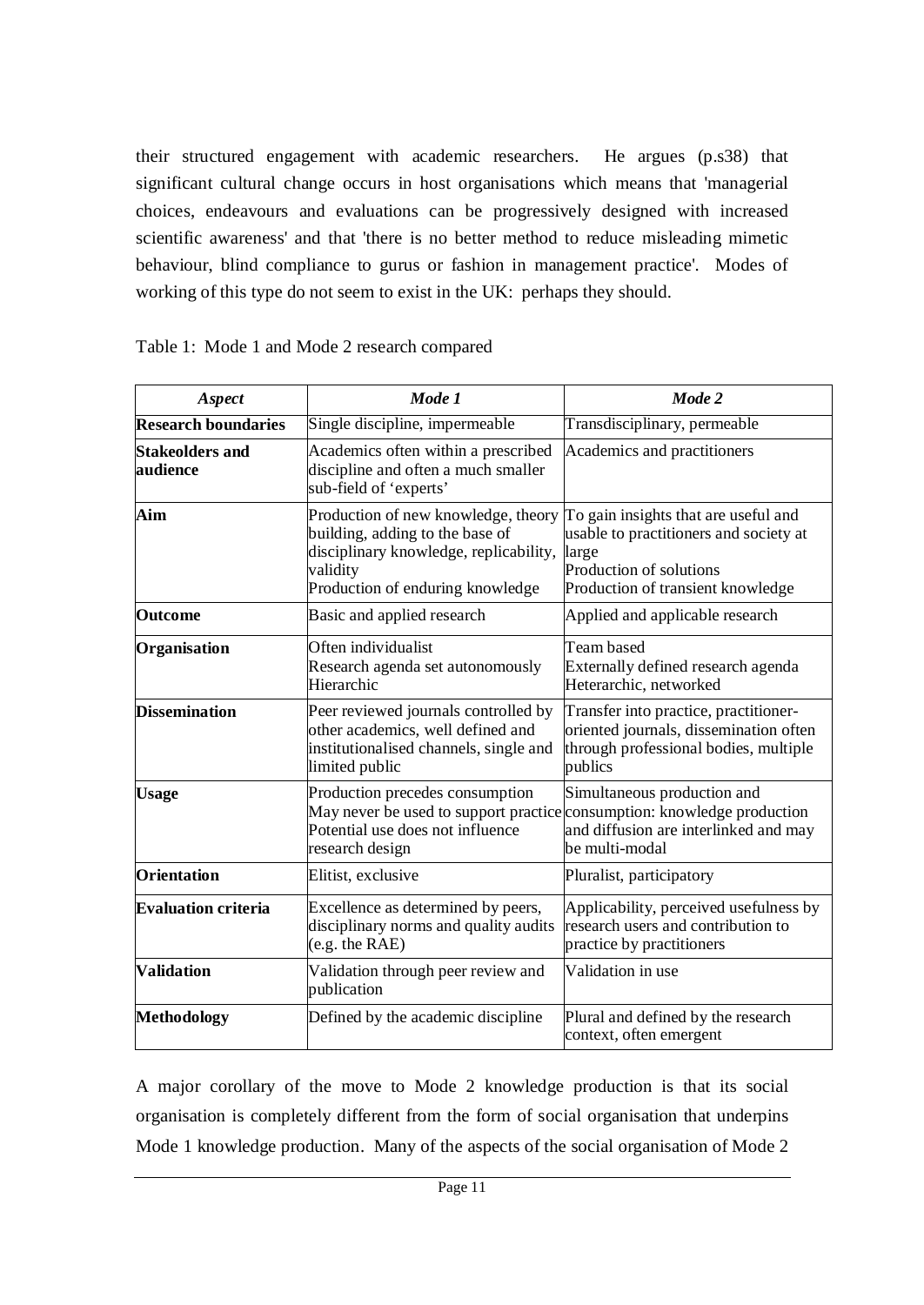knowledge production run counter to the current social organisation of academic management research. Despite the 2001 RAE giving a clear indication that transdisciplinary research would be valued highly, almost all the research submitted was constrained to the traditional disciplinary silos found in most business schools. It seems unlikely that the transdisciplinary challenge will be met by business schools in the 2008 RAE given that the assessment panel is organised very much on the traditional divisions that still reflect the functionalist structure and mode of operations of most business schools (e.g. marketing, strategy, and human resource management). The key point to emerge is that the move to more co-operative processes of management knowledge production is being held back by institutional inertia in both UK universities and UK business organisations and by cognitive inertia among UK academics and practitioners.

#### **THE SOCIAL ORGANISATION OF MANAGEMENT RESEARCH AND MANAGEMENT EDUCATION**

Not only does the move to Mode 2 knowledge production have implications for the social organisation of research, it also has implication for the design of business schools and the design of management education programmes. If the medical analogy is taken further, this would imply that business schools should adopt the organisational model of medical schools and become what some have called 'Professional Schools'. There has been some debate of late about the future of business schools: Pfeffer and Fong (2002) have forecast the end of the business school and Starkey et al. (2004) have sought to rethink the business school. Murray (2006) has warned that business schools 'educate new generations of managers who ignore the academy because it cannot offer coherent evidence based enlightenment' (p.10) and argued that managers want 'research to be enmeshed in action' but that this is resisted by academics. The essence of Pfeffer and Fong's (2004) argument is that business schools should be assessed in two fronts: their contribution to the production of management research and their contribution to management education. The authors argue that business schools fail on the research front as they neither deliver rigour nor relevance and, according to Starkey et al (2004, p.1522), they fail on the teaching front because they have conspicuously failed to 'generate critical thought and enquiry about business and management'.

Consequently, Starkey et al (2004, p.1523) argue that there is a need to reinvent business schools 'geared to developing skills in reflective, collaborative and analytical thinking as well as action mindsets that enable managers to negotiate the complex tensions that exist between the conceptual and the concrete'. This will require new forms of business school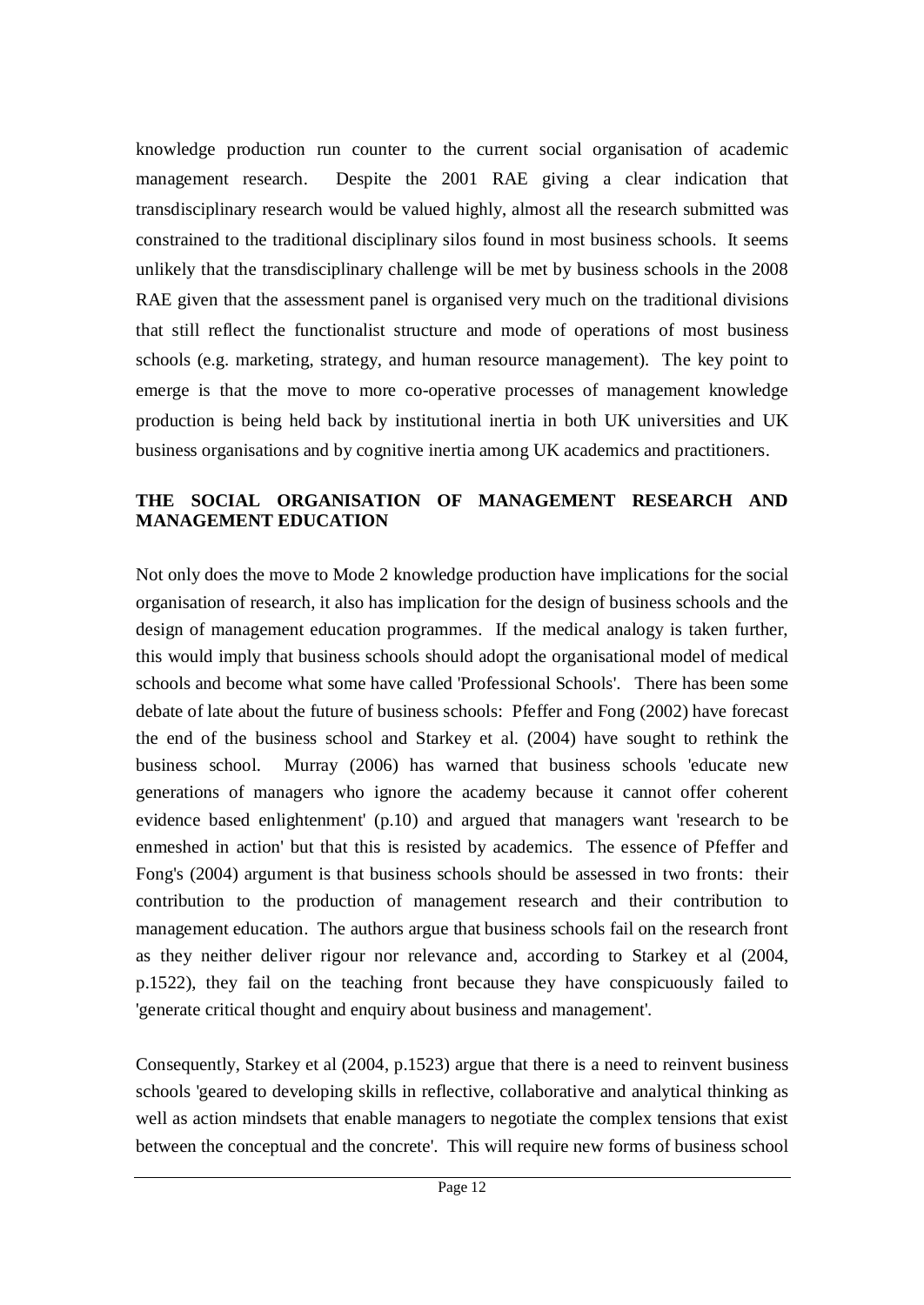organisation that focus on the co-production of knowledge as business schools form partnerships with businesses to focus on the issues that businesses themselves consider relevant not on the issues that academics think practitioners should focus on. Other writers have suggested that business schools should seek to create a breed of 'professional' managers who practice forms of 'evidence-based management' that are common in the medical profession. Contra Murray (2006), Rousseau and McCarthy (2007, p. 84) argue that 'contemporary managers and management educators make limited use of the vast behavioural science evidence base relevant to effective organizational practice'. While one might not question their 'relevant to' thesis (Murray (2006) does, however, question the 'relevant to' thesis), one might be legitimately concerned about whether behavioural science research is actually accessible to, and then implementable by, practitioners because of the lack of what van Aken terms complementary 'management theory'.

The new form of business school advocated by Starkey and Madan (2001) and Starkey, Hatchuel and Tempest (2004) does not sit well with the form of many schools both in the teaching and research styles of academics nor in the learning expectations of students who, from personal experience, seem to have acquired an increasingly instrumental and often minimalist approach to their own education as the educational system has itself been commodified. Certainly, the configuration of most business schools does not look remotely like the 'new agora' that Starkey et al (2004) and Nowotny et al (2001) see as a form of organisation where multiple stakeholders and participants in knowledge production 'co-mingle'. While this is easily said, it is not easily delivered due both to the 'cognitive inertia' of many participants and because it would require the radical transformation of the academic recognition system. In this new system of values, high quality practitioner-orientated research would be valued as highly as that published in top rated academic journals and academics would be able to progress their careers based on their contribution to practice coupled with their contribution to the development of their specialisms though, under Mode 2, they may have to take a more eclectic and inclusive approach from those working in single discipline arenas (Starkey and Madan, 2001).

What is surprising is that the management literature on these issues – especially the creation of the new agora – never mentions the impact of new and emerging technologies on the increasing ability of currently disparate stakeholders to co-mingle as a virtual community of practice to develop new knowledge and share different perspectives.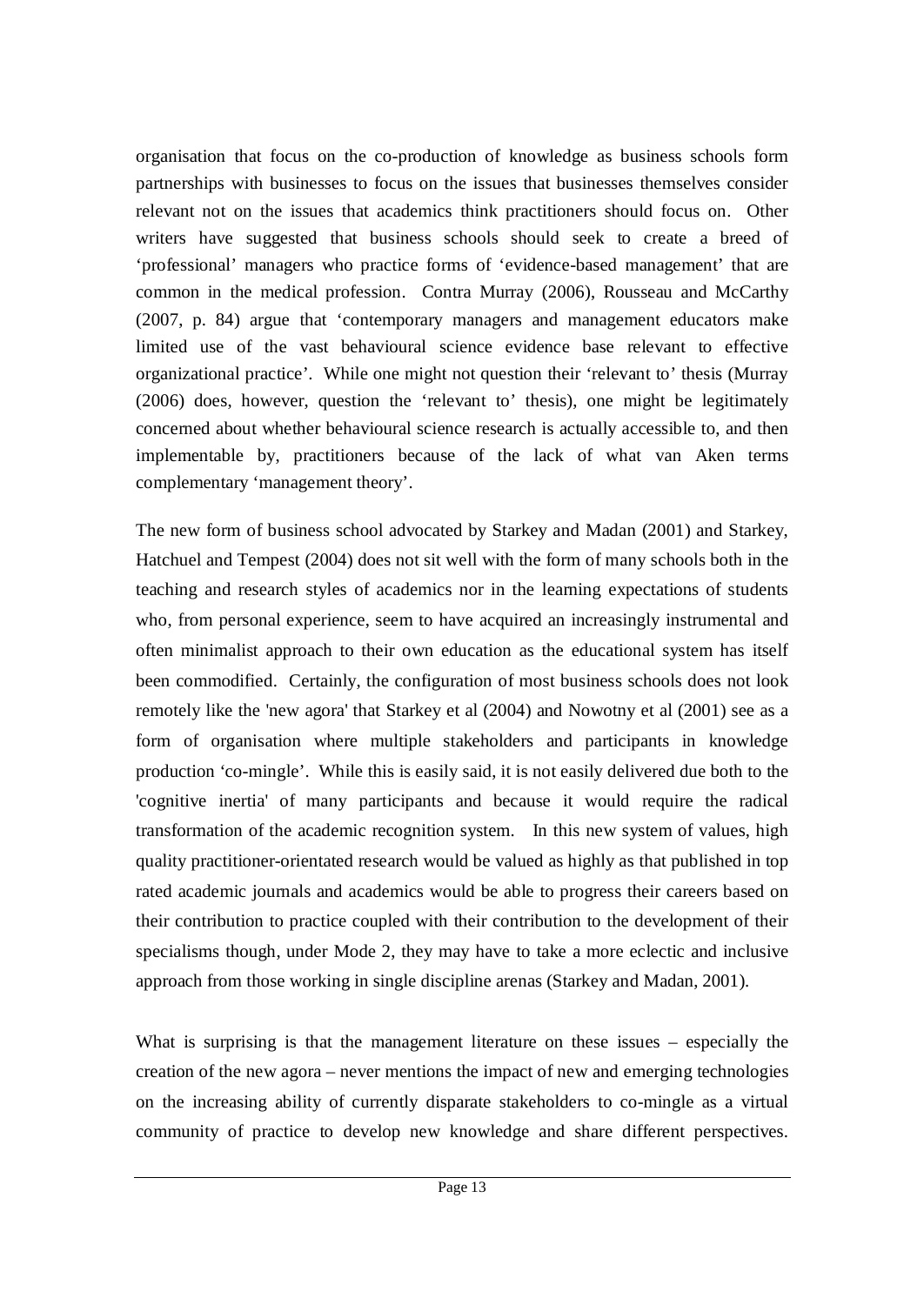Perhaps this can be explained by inertia and also because academics might feel that they are losing control over the educational experience and the 'educational dynamic' that they have controlled in the past. Perhaps some might see the end of 'academic magistracy' as a problem as new players become more influential in the management knowledge production system. Under the existing Mode 1 regime it is academics themselves, through the peer review regime, who decide what constitutes knowledge, what is worthy of being published and what can enter the academically-approved public domain (even if that public may be very small and self-selecting).

#### **THE RIGOUR-RELEVANCE ISSUE PURSUED**

The discussion so far has focused on issues such as rigour and relevance and the adoption of different research styles (or modes of knowledge production) which have different forms of social organisation that collide with some highly institutionalised practices and values in both academia and practice. Some of the emerging issues are addressed in Table 2 where, following Hodgkinson et al (2001), a two-by-two table (ubiquitous in management publications) is developed in which research is categorised based on the level of theoretical and methodological rigour (high/low) and the level of practitioner relevance (high/low). Again, following Hodgkinson (2001), research is categorised into four types labelled 'puerile' (low relevance/low rigour), 'populist' (high relevance/low rigour), 'pedantic' (low relevance/high rigour) and 'pragmatic' (high relevance/high rigour). While populist research addresses the 'issues of the moment' as defined by practitioners there is a clear concern that some of the 'research' conducted in this field may have been stimulated primarily by the availability funding and not by scientific enquiry: consequently, it may fail to pass muster when compared against the methodological and theoretical standards demanded in the 'pedantic' quadrant. The pedantic quadrant is characterised by many of the criteria associated with Mode 1 (see Table 1 earlier) which, some might argue, are being perpetuated by a highly traditional and well institutionalised academic recognition system and research quality assessment exercises such as the RAE which, like many other performance/quality management systems of its type may have distorted the very thing it set out to measure.

Arguably, in the pursuit of relevance, more management research (but not all management research) should be trying to reposition itself within the pragmatic quadrant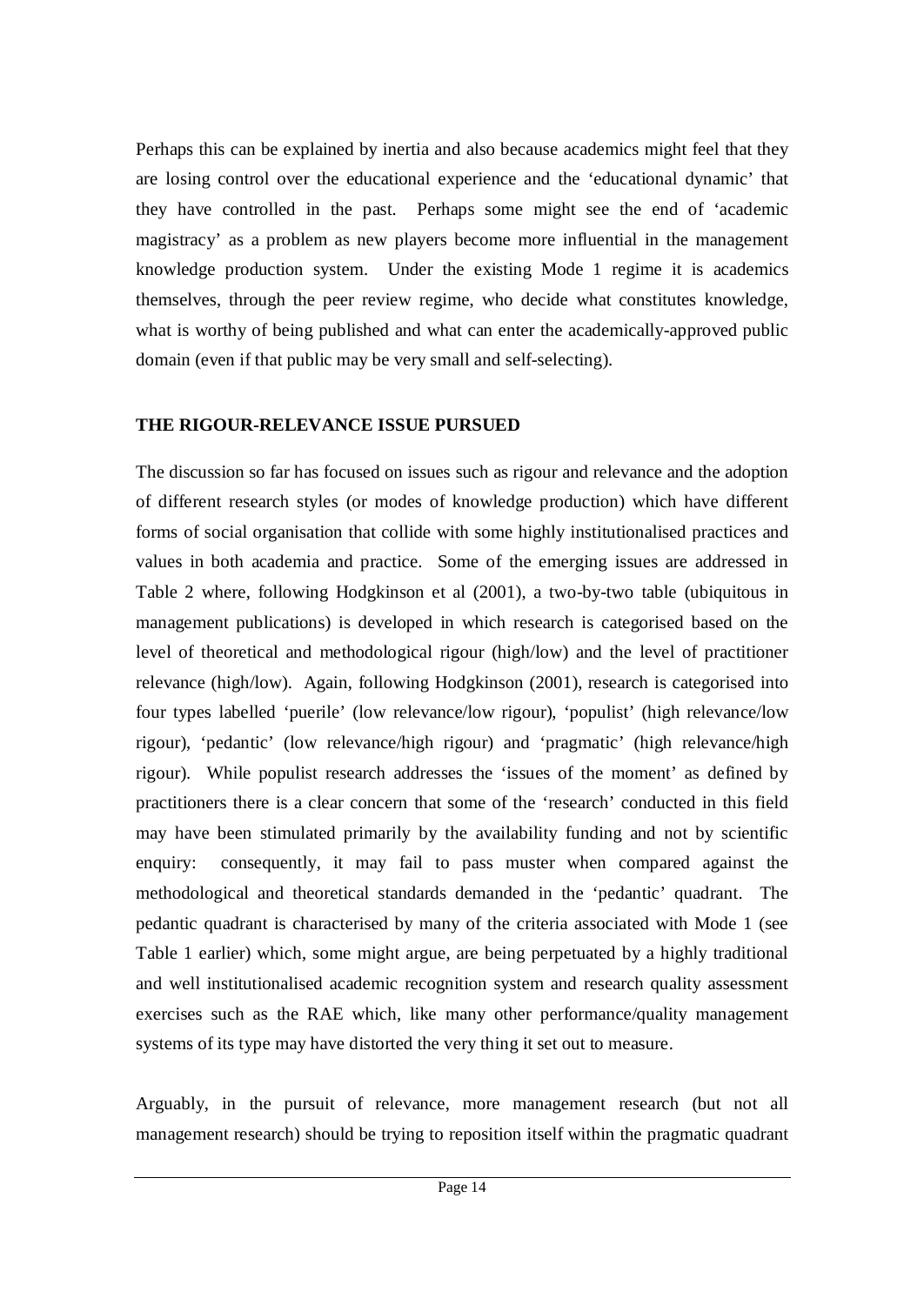where the focus is clearly on developing theoretically and methodologically robust solutions to urgent managerial problems ideally by academic researchers working closely with practitioners to achieve what Gibbons et al (1994) would call knowledge production 'in the context application'. However, Starkey and Madan (2001) identify that significant institutional, structural and cultural changes are needed to bring this about: they argue for 'business education reform' (p. s16); the move towards interdisciplinarity (p. s18); the restructuring of academic institutions to improve knowledge exchange and dissemination (p. s20); the creation of new cross-disciplinary, impact-focused journals; the development of new measures of 'academic impact'; and, the creation of academic/practitioner forums to facilitate co-mingling and the co-production of knowledge.

Table 2: A typology of research (adapted from Hodgkinson, Herriot & Anderson, 2001)

# **Theoretical and methodological rigour**

| High<br>Practitioner<br>relevance | 'Popularist'<br>Consultancy?<br>Epistemic drift<br>Publishable in<br>practitioner journals<br>Fads, sophistry?<br>Inappropriate solutions<br>to pressing problems | 'Pragmatic'<br>Problem-solving focus<br>Theoretically robust<br>Academic & practitioner<br>collaboration<br>Mode 2 characteristics<br>Unlikely to be published<br>in "top" journals? |
|-----------------------------------|-------------------------------------------------------------------------------------------------------------------------------------------------------------------|--------------------------------------------------------------------------------------------------------------------------------------------------------------------------------------|
| Low                               | 'Puerile'<br>Addressing irrelevant<br>problems with<br>inadequate theories and<br>methods                                                                         | 'Pedantic'<br>Accessible to the few<br>Targeted on the few<br>Mode 1 characteristics<br>Main aim to be<br>published in the "top"<br>journals<br><b>RAE</b> oriented                  |

**Low**

**High**

While many have seen the advantages of these new formations, others have counselled against too radical a shift having concerns that quick response research to end-user funded, short term issues of the moment might lead to 'epistemic drift' (Tranfield and Starkey, 1998, p. 350) and a damaging move towards 'popularist science' (Hodgkinson,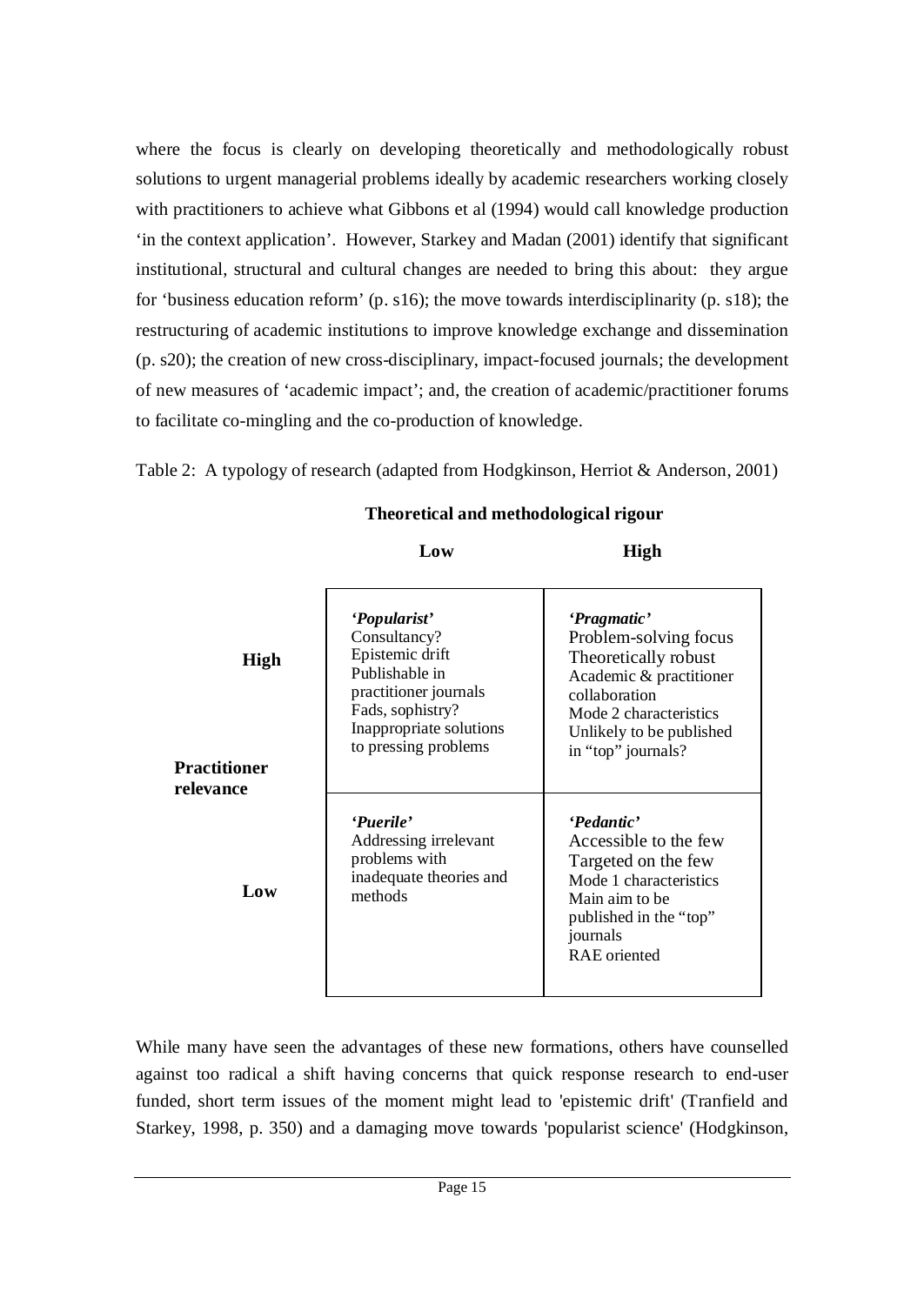2001, p.s43) as these funding opportunities distort the behaviour of management researchers and also the type (rigour?) of research that is conducted: this is a real risk but one that can be countered by developing a portfolio approach to management research which values and rewards both basic and applied management research and contains the structures and knowledge production processes that can deliver pragmatic research.

### **SOME CONCLUDING COMMENTS**

In common with Gibbons (1994), my view is that Mode 2 should co-exist with Mode 1 and should not be seen as a replacement. Not only should theory inform practice, practice should inform theory: achieving this is, however, far from trivial as it will require radical shifts in the social organisation of management research, of the value systems that structure management research and of the funding regimes that drive it. It will also require a radical reshaping of management education if future managers are to be socialised into engaging in the co-production of management knowledge. As a researcher who has always sought to engage with management practice, I can attest to the fact that the potential for learning and personal development by an academic conducting applied research is considerable but disengagement from theory and theory building would mean that the 'applied research' work I do could no longer be called academic.

There are real risks for academics if they fail to engage their core stakeholders in more collaborative forms of research. Hodgkinson et al (2001, p. s42), for example, comment on a 'worrying trend' which confirms not only a wide but a widening gap between academics and other stakeholders which, if current trends persist point towards 'the demise of university academics as key stakeholders in the knowledge production process' as, for example, consultancies and perhaps even IT-enabled virtual knowledge production environments colonise the gap that academics have failed, or been unwilling, to occupy. Hodgkinson et al (2001), like Pettigrew (2001) see the wholesale adoption of Mode 2 research as problematic and unlikely to close the relevance gap and urge us to move towards undertaking pragmatic research which is high in theoretical and methodological rigour and high in practitioner relevance using a blended research model that combines the strengths of Mode 1 and Mode  $2 - or$ , as Ann Huff (2000) labelled it in her presidential address to the Academy of Management - Mode 1.5. Perhaps a subsequent paper to this one could be labelled 'In search of Mode 1.5' - the characteristics of which are very unclear from Huff's (2000) paper.

While the heated debates that surrounded management research around five or six years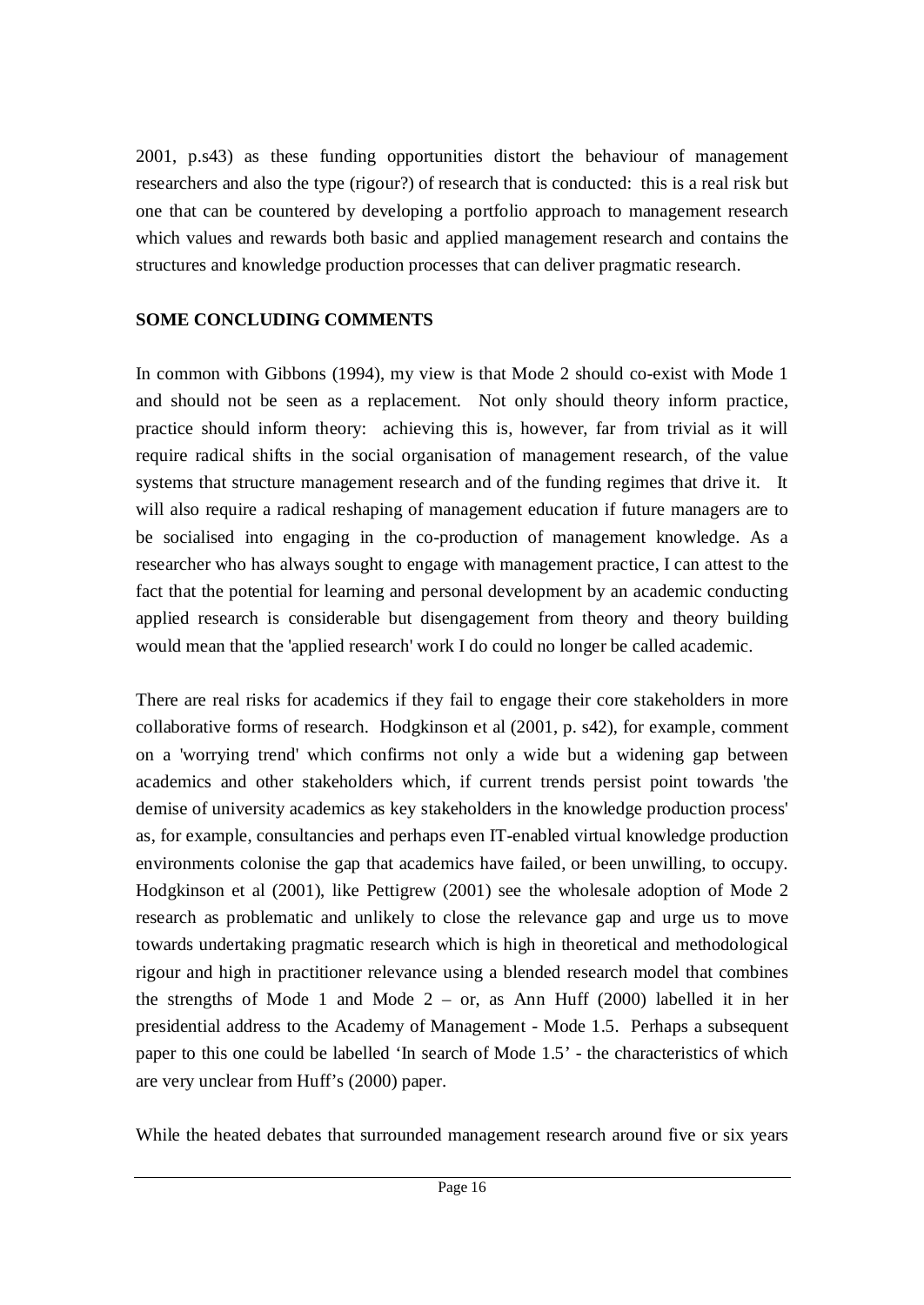ago seem to have abated (given, no doubt, the focus on the 2008 RAE that has preoccupied senior faculty in UK universities for the last two or three years), issues about how management research should develop persist and remain unanswered: 'management research' is still seen as problematic in many quarters. The relevance-rigour debate seems not to have been answered, if indeed, the rigour-relevance question was the right question to address in the first place. Academic careers, as increasingly reified by the RAE, are still being made following the tenets of a Mode 1 world: it is still publishing in 'top journals' that counts. Attracting research funding (from funding councils such as the ESRC or charitable bodies such as the Leverhulme Trust) is seen by many academics to be more prestigious than attracting research income directly from the end users of management research. In the world of management education, while there are sporadic debates around the design of MBAs often focusing on the MBA dissertation as the prime evidential element of the research component of the MBA, little seems to have changed. In my experience, it is rare to see an MBA dissertation that passes muster as a robust piece of management research with many of them falling unambiguously into the 'populist' quadrant of Hodgkinson et al's (2001) model: some, unfortunately too many, also seem to display the characteristics of the 'puerile' quadrant.

In my opinion, far too large an element of MBAs address the 'how to' rather than the 'why' with the MBA experience of many students being more akin to training in the use of technique rather than to management education using reflexivity and concptualisation. In my view, a 'professional school' of the type outlined by van Aken (2004) and Hatchuel (2001) needs to have a far better blend of thinking and doing than many UKbased MBA programmes particularly those at the lower end of the MBA esteem continuum. Far too many MBA candidates seem to see the MBA as a salary and status enhancement tool than and educational and developmental experience. Despite attempts to digitise the educational experience, it is also my view that we are many years away from a 'new, IT-enabled agora' that allows multiple stakeholders in management research to co-mingle virtually and, by so doing, share existing knowledge and develop new knowledge and insights. What is very disconcerting is that much of the UK research cited here about the relevance of management research to practice was produced, largely through the activities of British Academy of Management, in the early 2000s: since that flurry of activity calling for more practitioner-relevant research, the volume of research funding going into UK business schools from the private sector has continued to decline. If we are exhorting our students to pursue more evidence-based research, as Rousseau and McCarthy (2007) exhort us to do, I wonder what that piece of evidence is telling us?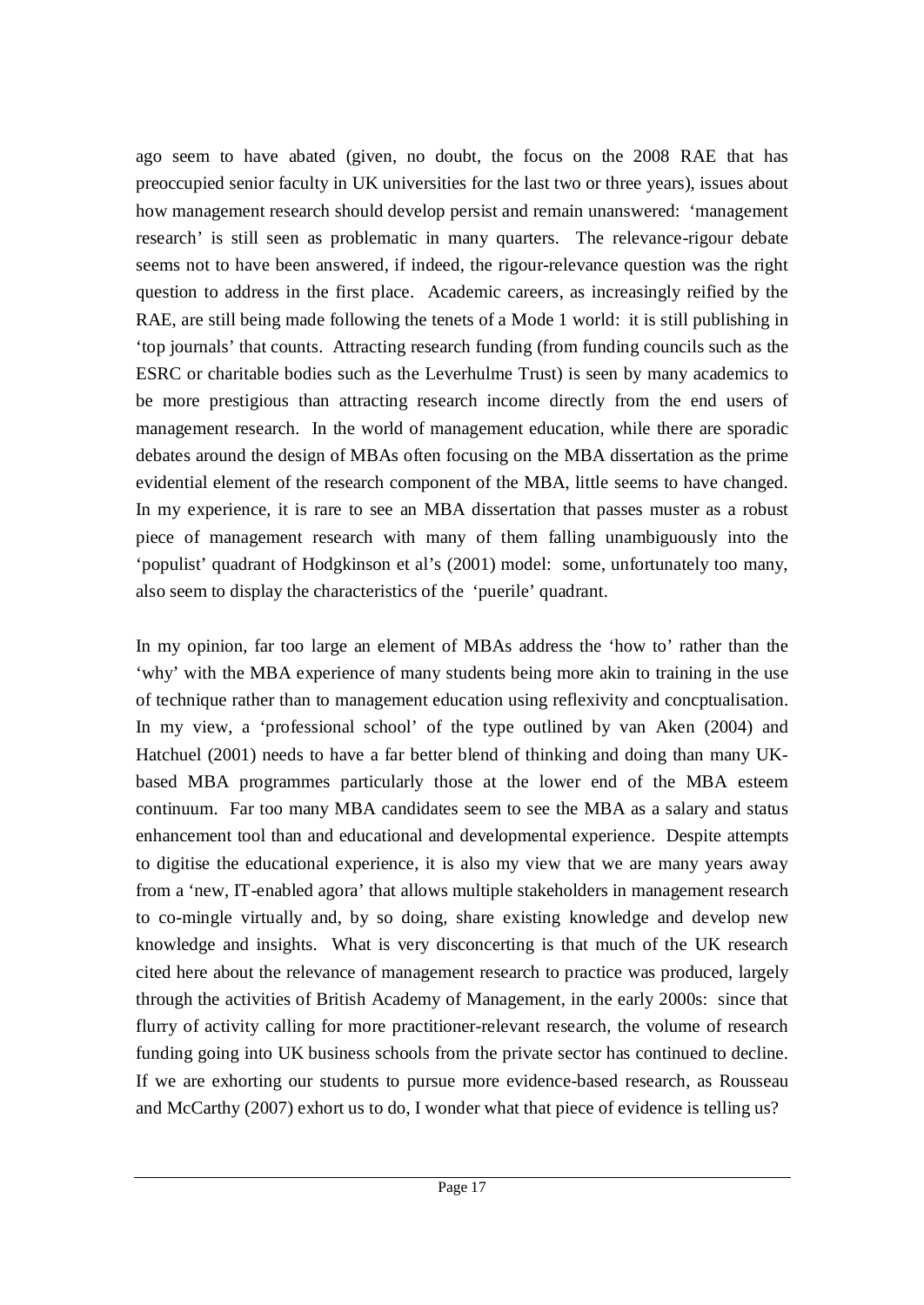#### **REFERENCES**

Beer, M. (2001) Why management research findings are unimplementable: an action science perspective. Reflections, 2(3), 58-65.

Bessant, J., Birley, S., Cooper, C., Dawson, S., Gennard, J., Gardiner, M., Gray, A., Jones, P., Mayer, C., McGee, J., Pidd., M., Rowley, G., Saunders, J., and Stark, A. (2003) The state of the field in UK management research: reflections of the Research Assessment Exercise (RAE) panel. British Journal of Management, 14, 51-68.

Beyer, J. (1982) Introduction to the special issue on the utilization of organizational research. Administrative Science Quarterly, 27, 588-590.

Brannick, T., and Coghlan, D. (2006) To know and to do: academics' and practitioners' approaches to management research. Irish Journal of Management, 26(2), 1-22.

Bryson, C. (2004) What about the workers? The expansion of higher education and the transformation of academic work. Industrial Relations Journal, 35(1), 38-57.

Carter, P., and Jackson, N. (2004) For the sake of argument: towards an understanding of rhetoric as a process. Journal of Management Studies, 41(3), 469-491.

Champy, J. (1995) Reengineering management: the mandate for new leadership. London: Harper Collins.

Eden, C., and Huxham, C. (1996) Action research for management research. British Journal of Management, 7, 75-86.

Ford, E., Duncan, W., Bedeian, A., Ginter, P., Rousculp, D., and Adams, A. (2005) Mitigating risks, visible hands, inevitable disasters: management research that matters to managers. Academy of Management Executive, 19(4), 24-37.

Geary, J., Marriott, L., and Rowlinson, M. (2004) Journal rankings in business and management and the 2001 Research Assessment Exercise in the UK. British Journal of Management, 15 (2), 95-141.

Ghoshal, S. (2005) Bad management theories are destroying good management practices. Academy of Management Learning and Education, 4, 75-91.

Gibbons, M., Limoges, C., Nowotny., Scwartzman, S., Scott., and Trow, M. (1994) The new production of knowledge: the dynamics of science and research in contemporary societies. London: Sage.

Hambrick, D. (1994) What if the Academy actually mattered? Academy of Management Review, 19(1), 11-16.

Hatcheul, A. (2001) Two pillars of the new management research. British Journal of Management, 12, Special Issue, s33-s39.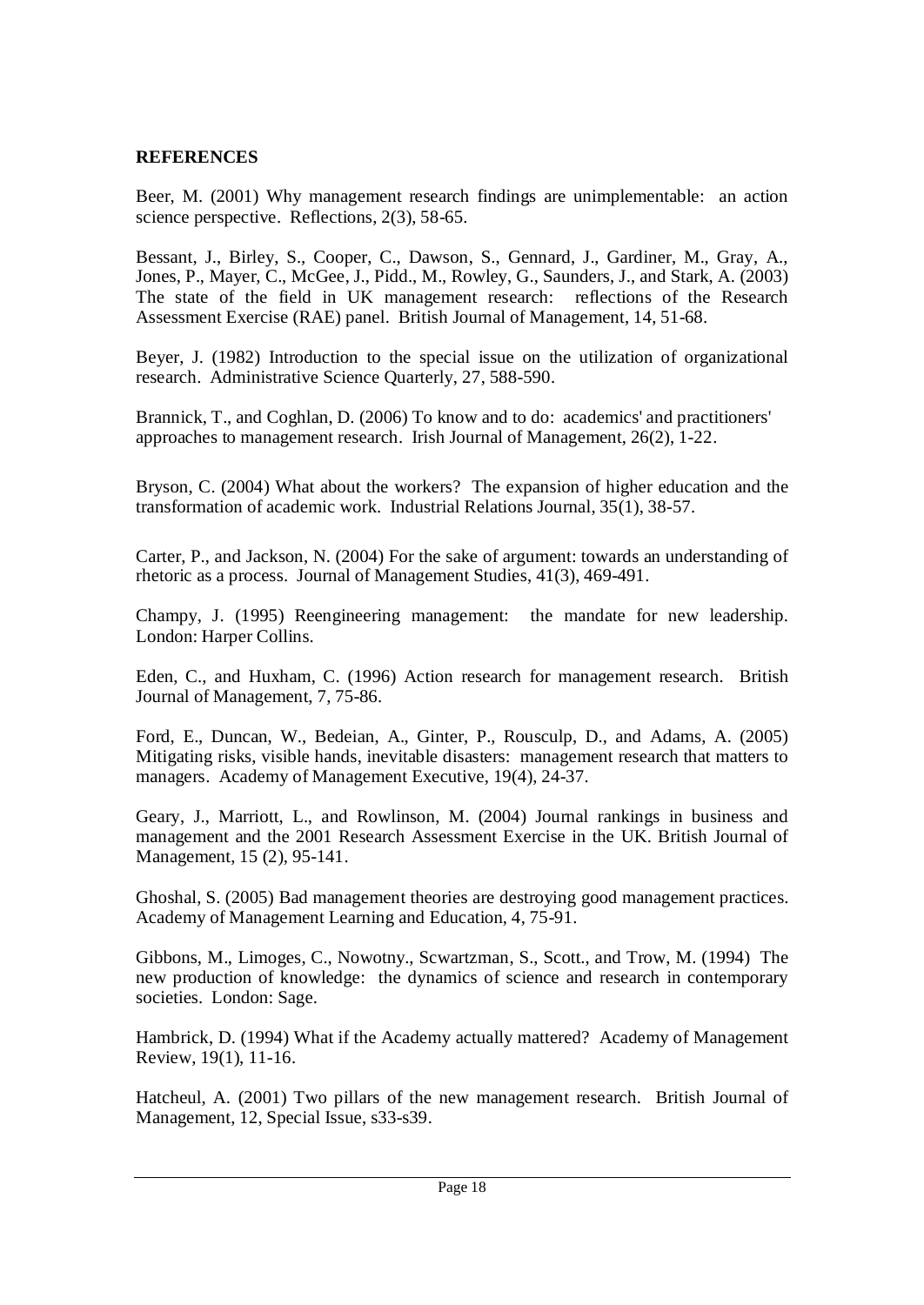Hodgkinson, G., Herriot, P., and Anderson, N. (2001) Re-aligning stakeholders in management research: lessons from industrial, work and organizational psychology. British Journal of Management, 12, s41-s48.

Huff, A. (2000) Presidential address: Changes in organizational knowledge production. Academy of Management Review, 25, 288-293.

Kelemen, M., and Bansal, P. (2002) The conventions of management research and their relevance to management practice. British Journal of Management, 13, 97-108.

MacLean, D., MacIntosh, R., and Grant, S. (2002) Mode 2 management research. British Journal of Management, 13, 189-207.

Murray, J. (2006) Management research: who to talk with, what to say. Irish Journal of Management, 26(1), 8-21.

Nonaka, I., and Takeuchi. H. (1995) The knowledge creating company. Oxford: Oxford University Press.

Nowotny, H., Scott, P., and Gibbons, M. (2001) Re-thinking science, knowledge and the public in an age of uncertainty. Oxford: Polity Press.

Parker, M. (2002) Against management. Cambridge: Polity Press.

Pettigrew, A. (2001) Management research after modernism. British Journal of Management, 12, s61-s70.

Pfeffer, J., and Fong, C. (2002) The end of business schools? Less success than meets the eye. Academy of Management Learning and Education, 1, 78-95.

Pfeffer, J., and Fong, C. (2004) The business school 'business': some lesson from US experience. Journal of Management Studies, 41(8), pp. 1501-1520.

Rousseau, D., and McCarthy, S. (2007) Educating managers from an evidence-based perspective. Academy of Management Learning and Education, 6(1), 84-101.

Rynes, S., Bartunek, J., and Daft, R. (2001) Across the great divide: knowledge creation and transfer between practitioners and academics. Academy of Management Journal, 44(2), 340-355.

Starkey, K., Hatchuel, A., and Tempest, S. (2004) Rethinking the Business School. Journal of Management Studies, 41(8), 1521-1531.

Starkey, K., and Madan, P. (2001) Bridging the relevance gap: aligning stakeholders in the future of management research. British Journal of Management, 12, Special Issue, s3-s26.

Tranfield, D., and Starkey, K. (1998) The nature, social organisation and promotion of management research: towards policy. British Journal of Management, 9, 341-353.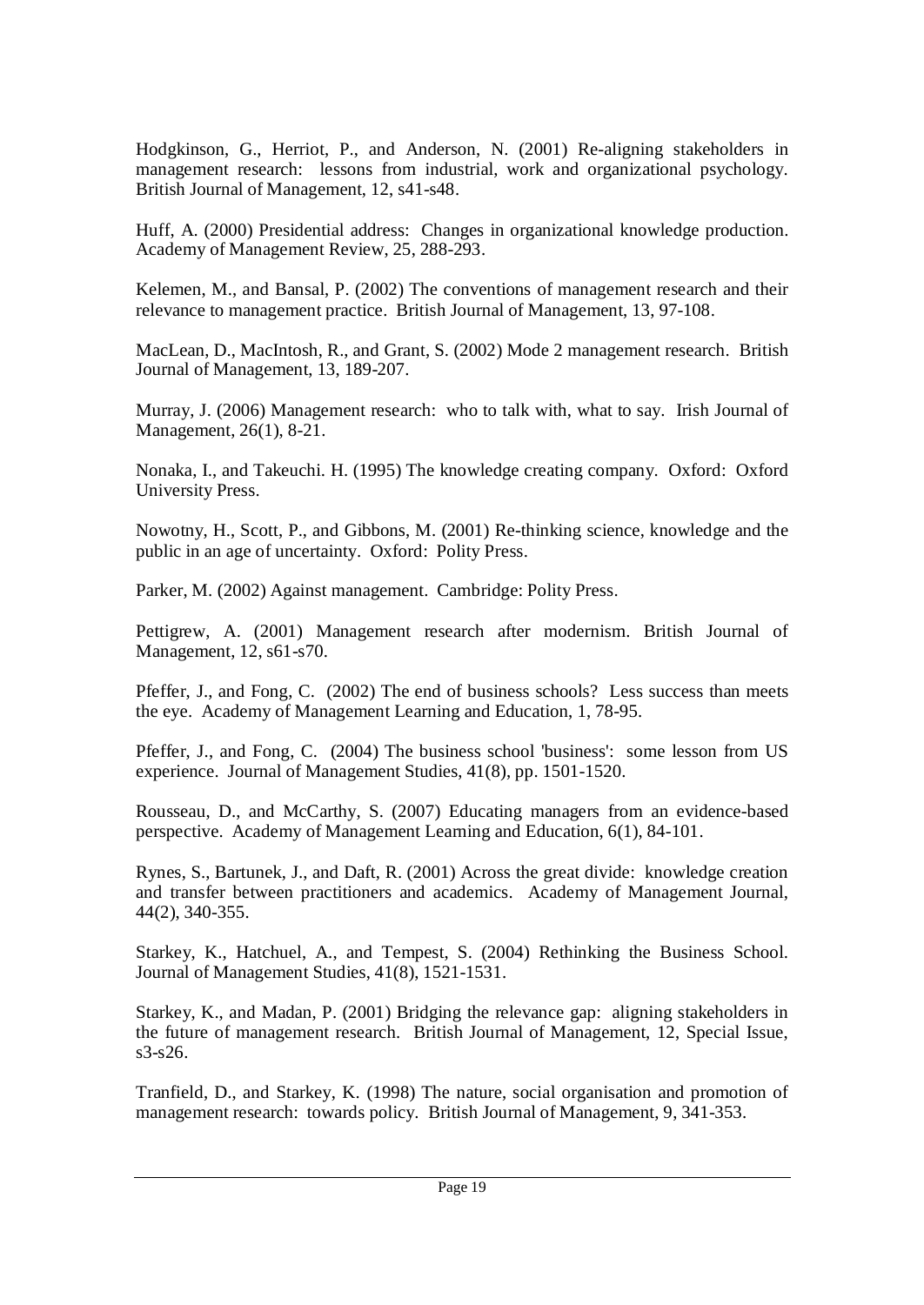Van Aken, J. (2004) Management research based on the paradigm of the design sciences: the quest for field-tested and grounded technological rules. Journal of Management Studies, 41(2), 219-246.

Van Aken, J. (2005) Management research as a design science: articulating the research products of Mode 2 knowledge production in management. British Journal of Management, 16, 19-36.

Vermeulen, F. (2005) On rigor and relevance: fostering dialectic progress in management research. Academy of Management Journal, 48(6), 978-982.

Weick, K. (2001) Gapping the relevance bridge: fashions meet fundamentals in management research. British Journal of Management, 12, s71-s75.

Wensley, R. (2007) Research in UK business schools or management research in the UK? Paper presented to the Association of Business Schools Annual Research Conference, Manchester Metropolitan University Business School, Manchester, 27<sup>th</sup> March 2007.

Worrall, L., and Cooper, C. (1999) The Quality of Working Life: the 1999 survey of managers' experiences. London: Chartered Management Institute.